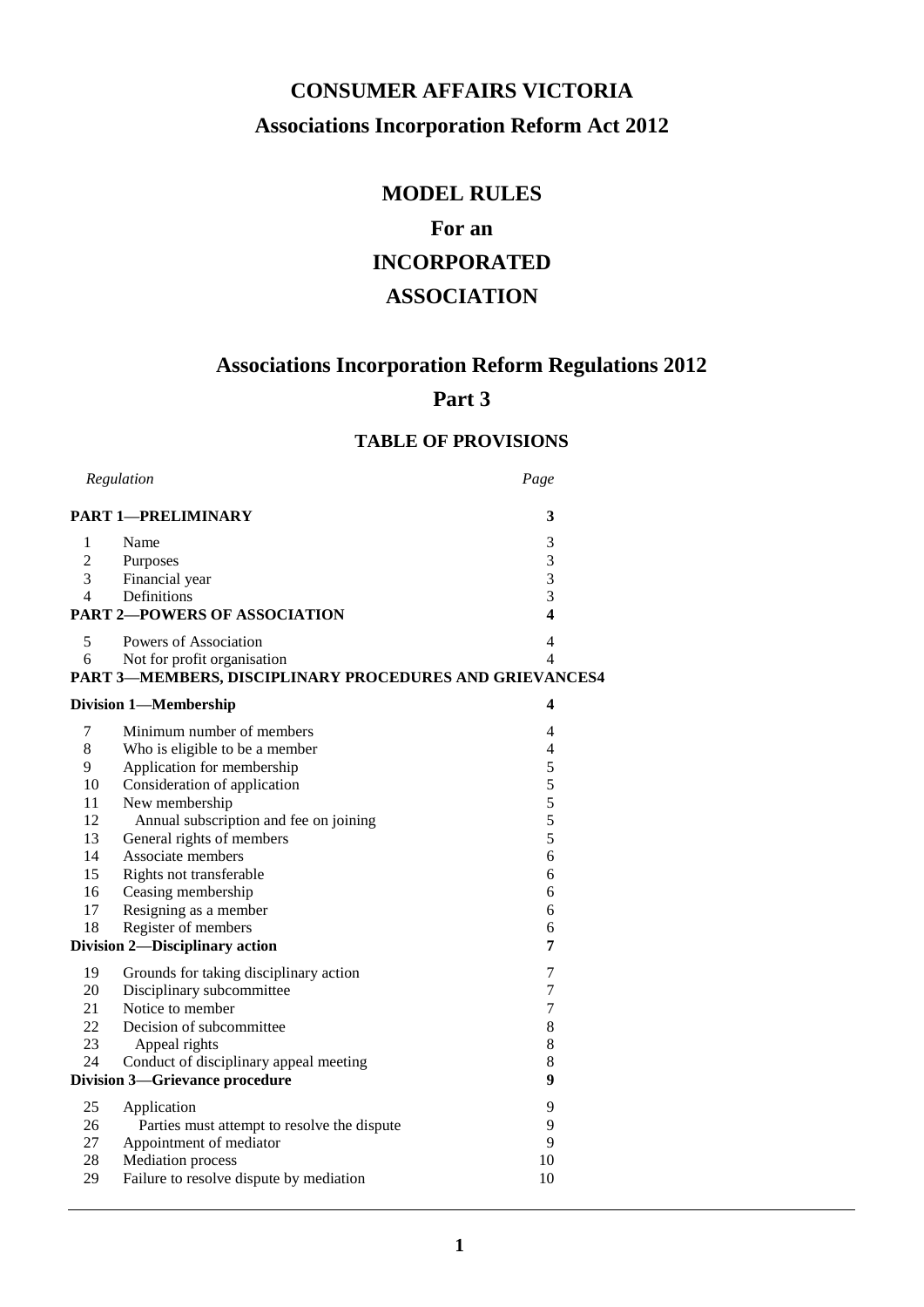| <b>PART 4-GENERAL MEETINGS OF THE ASSOCIATION</b>                         | 10       |
|---------------------------------------------------------------------------|----------|
| Annual general meetings<br>30                                             | 10       |
| Special general meetings<br>31                                            | 10       |
| 32<br>Special general meeting held at request of members                  | 11       |
| 33<br>Notice of general meetings                                          | 11       |
| 34<br>Proxies                                                             | 11       |
| 35<br>Use of technology                                                   | 12       |
| Quorum at general meetings<br>36                                          | 12       |
| 37<br>Adjournment of general meeting                                      | 12       |
| Voting at general meeting<br>38                                           | 13       |
| Special resolutions<br>39                                                 | 13       |
| Determining whether resolution carried<br>40                              | 13       |
| Minutes of general meeting<br>41                                          | 13       |
| <b>PART 5-COMMITTEE</b>                                                   | 14       |
| <b>Division 1-Powers of Committee</b>                                     | 14       |
| 42<br>Role and powers                                                     | 14       |
| Delegation<br>43                                                          | 14       |
| Division 2-Composition of Committee and duties of members                 | 14       |
|                                                                           |          |
| <b>Composition of Committee</b><br>44<br><b>General Duties</b>            | 14<br>15 |
| 45<br>President and Vice-President                                        |          |
| 46                                                                        | 15<br>15 |
| 47<br>Secretary<br>48<br>Treasurer                                        | 16       |
| Division 3—Election of Committee members and tenure of office             | 16       |
|                                                                           |          |
| Who is eligible to be a Committee member<br>49                            | 16       |
| Positions to be declared vacant<br>50                                     | 16       |
| Nominations<br>51                                                         | 16       |
| Election of President etc.<br>52                                          | 17       |
| 53<br>Election of ordinary members                                        | 17       |
| 54<br><b>Ballot</b>                                                       | 17       |
| 55<br>Term of office                                                      | 18       |
| 56<br>Vacation of office                                                  | 18       |
| 57<br>Filling casual vacancies<br><b>Division 4-Meetings of Committee</b> | 18<br>19 |
|                                                                           |          |
| Meetings of Committee<br>58                                               | 19       |
| 59<br>Notice of meetings                                                  | 19       |
| 60<br>Urgent meetings                                                     | 19       |
| Procedure and order of business<br>61                                     | 19       |
| Use of technology<br>62                                                   | 19       |
| 63<br>Quorum                                                              | 20       |
| Voting<br>64                                                              | 20       |
| Conflict of interest<br>65                                                | 20       |
| Minutes of meeting<br>66                                                  | 20<br>20 |
| Leave of absence<br>67<br><b>PART 6-FINANCIAL MATTERS</b>                 |          |
|                                                                           | 21       |
| Source of funds<br>68                                                     | 21       |
| 69 Management of funds                                                    | 21       |
| Financial records<br>70                                                   | 21       |
| Financial statements<br>71                                                | 21       |
| PART 7-GENERAL MATTERS                                                    | 22       |
| 72<br>Common seal                                                         | 22       |
| 73<br>Registered address                                                  | $22\,$   |
| 74<br>Notice requirements                                                 | $22\,$   |
| 75<br>Custody and inspection of books and records                         | $22\,$   |
| Winding up and cancellation<br>76                                         | 23       |
| <b>Alteration of Rules</b><br>77                                          | 23       |
|                                                                           |          |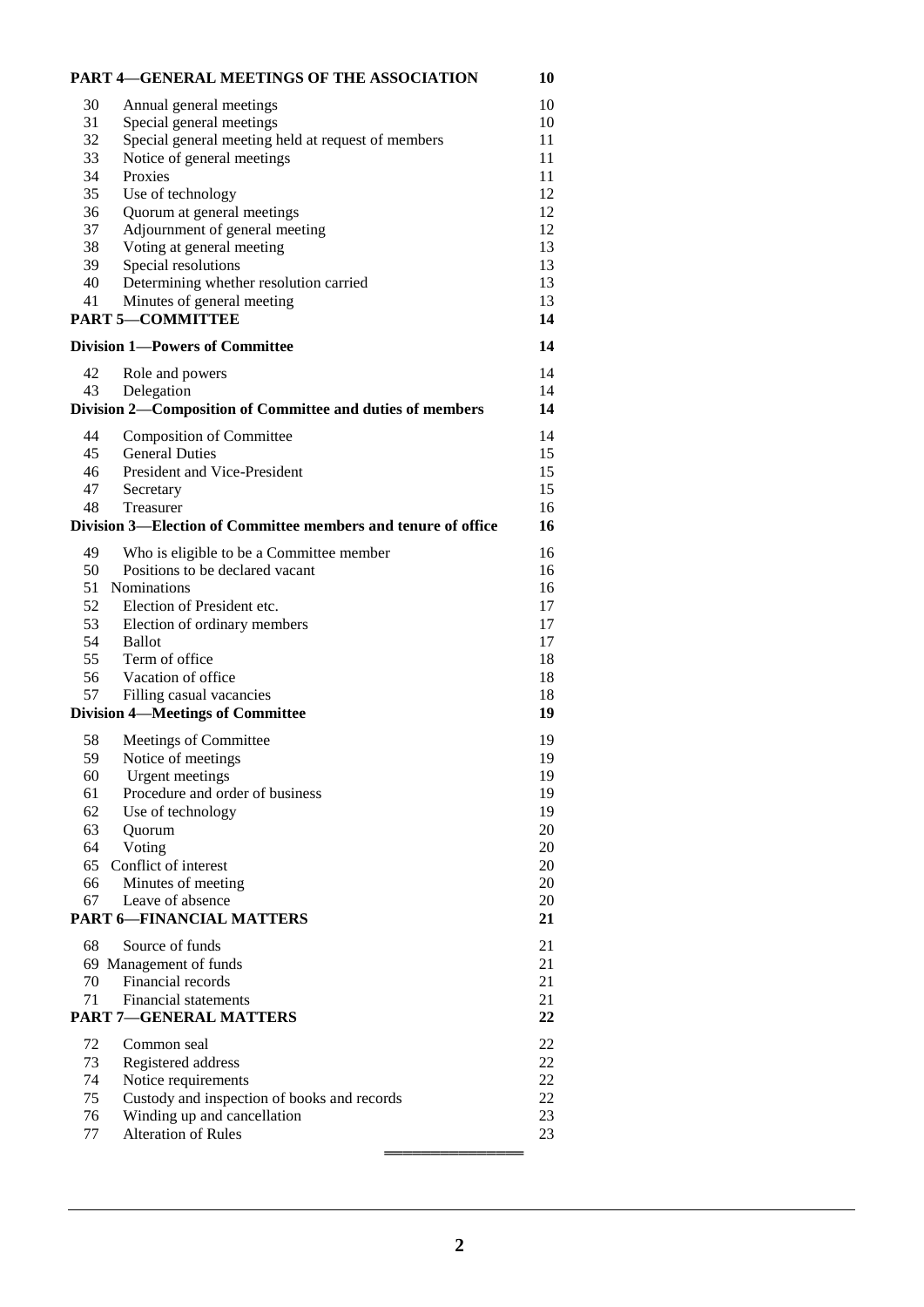### **Model Rules for an Incorporated Association**

#### **Note**

The persons who from time to time are members of the Association are an incorporated association by the name given in rule 1 of these Rules.

Under section 46 of the **Associations Incorporation Reform Act 2012**, these Rules are taken to constitute the terms of a contract between the Association and its members.

#### **PART 1—PRELIMINARY**

### **1 Name**

The name of the incorporated association is "Barwon Heads Association Incorporated" and its Registered Number is A003024 AU.

#### **2 Purposes**

The purposes of the association are to further the interests of the residents and rate payers of the Barwon Heads Village.

#### **3 Financial year**

The financial year of the Association is each period of 12 months ending on 30 June.

#### **4 Definitions**

In these Rules—

*absolute majority*, of the Committee, means a majority of the committee members currently holding office and entitled to vote at the time (as distinct from a majority of committee members present at a committee meeting);

*associate member* means a member referred to in rule 14(1);

- *Chairperson*, of a general meeting or committee meeting, means the person chairing the meeting as required under rule 46;
- *Committee* means the Committee having management of the business of the Association;
- *committee meeting* means a meeting of the Committee held in accordance with these Rules;
- *committee member* means a member of the Committee elected or appointed under Division 3 of Part 5;
- *disciplinary appeal meeting* means a meeting of the members of the Association convened under rule 23(3);
- *disciplinary meeting* means a meeting of the Committee convened for the purposes of rule 22;
- *disciplinary subcommittee* means the subcommittee appointed under rule 20;

*financial year* means the 12 month period specified in rule 3;

*floating minute* means an email response intended as a vote for a resolution and sent by email

*general meeting* means a general meeting of the members of the Association convened in accordance with Part 4 and includes an annual general meeting, a special general meeting and a disciplinary appeal meeting;

*member* means a member of the Association: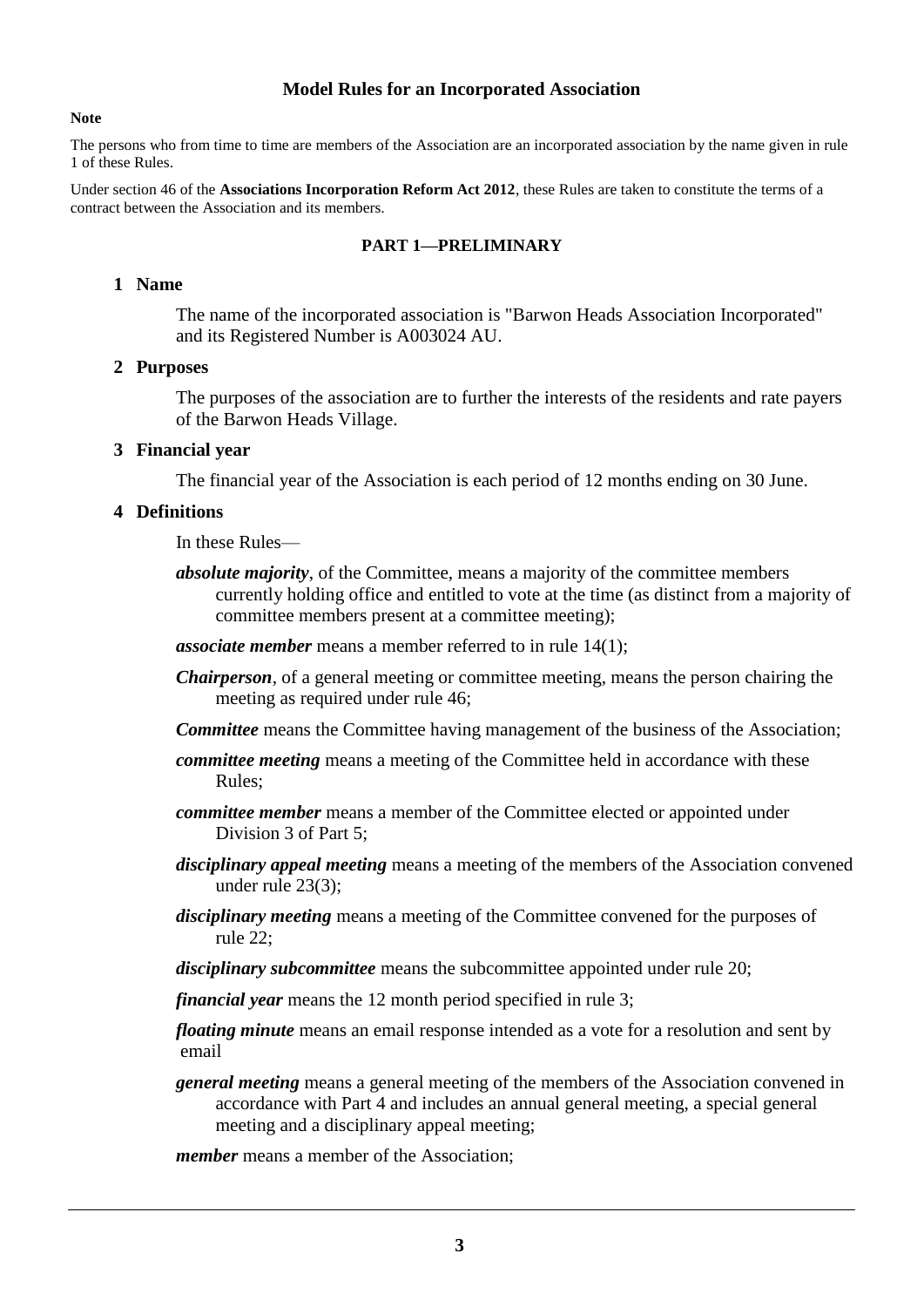- *member entitled to vote* means a member who under rule 13(2) is entitled to vote at a general meeting;
- *special resolution* means a resolution that requires not less than three-quarters of the members voting at a general meeting, whether in person or by proxy, to vote in favour of the resolution;
- *the Act* means the **Associations Incorporation Reform Act 2012** and includes any regulations made under that Act;
- *the Registrar* means the Registrar of Incorporated Associations.

#### **PART 2—POWERS OF ASSOCIATION**

#### **5 Powers of Association**

- (1) Subject to the Act, the Association has power to do all things incidental or conducive to achieve its purposes.
- (2) Without limiting subrule (1), the Association may—
	- (a) acquire, hold and dispose of real or personal property;
	- (b) open and operate accounts with financial institutions;
	- (c) invest its money in any security in which trust monies may lawfully be invested;
	- (d) raise and borrow money on any terms and in any manner as it thinks fit;
	- (e) secure the repayment of money raised or borrowed, or the payment of a debt or liability;
	- (f) appoint agents to transact business on its behalf;
	- (g) enter into any other contract it considers necessary or desirable.
- (3) The Association may only exercise its powers and use its income and assets (including any surplus) for its purposes.

### **6 Not for profit organisation**

- (1) The Association must not distribute any surplus, income or assets directly or indirectly to its members.
- (2) Subrule (1) does not prevent the Association from paying a member—
	- (a) reimbursement for expenses properly incurred by the member; or
	- (b) for goods or services provided by the member—

if this is done in good faith on terms no more favourable than if the member was not a member.

#### **PART 3—MEMBERS, DISCIPLINARY PROCEDURES AND GRIEVANCES**

### **Division 1—Membership**

#### **7 Minimum number of members**

The Association must have at least 5 members.

#### **8 Who is eligible to be a member**

Any person who is a Resident or Rate Payer of Barwon Heads and supports the purposes of the Association is eligible for membership.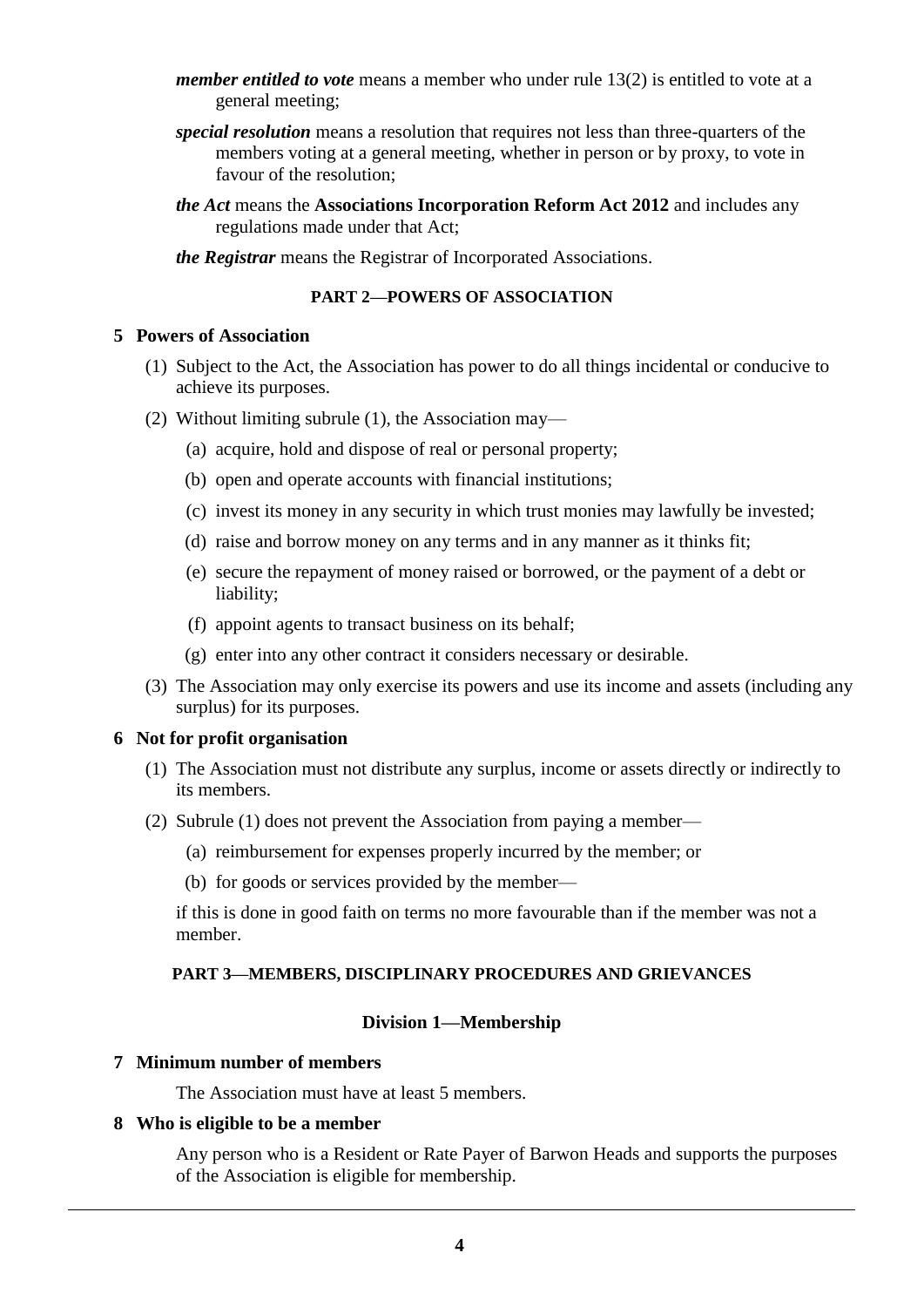# **9 Application for membership**

- (1) To apply to become a member of the Association, a person must submit a written application to a committee member stating that the person—
	- (a) is a Resident or Rate Payer of Barwon Heads; and
	- (b) wishes to become a member of the Association; and
	- (c) supports the purposes of the Association; and
	- (d) agrees to comply with these Rules.
- (2) The application—
	- (a) must be signed by the applicant; and
	- (b) may be accompanied by the joining fee.

#### **10 Consideration of application**

- (1) If the Committee rejects an application, it must return any money accompanying the application to the applicant.
- (2) No reason need be given for the rejection of an application.

#### **11 New membership**

- (1) If an application for membership is approved the Secretary must, as soon as practicable, enter the name and address of the new member, and the date of becoming a member, in the register of members
- (2) A person becomes a member of the Association and, subject to rule 13(2), is entitled to exercise his or her rights of membership from the date, whichever is the later, on which
	- (a) the membership is approved; and
	- (b) the person pays the joining fee.

### **12 Annual subscription and fee on joining**

- (1) At each annual general meeting, the Association must determine—
	- (a) the amount of the annual subscription (if any) for the following financial year; and
	- (b) the date for payment of the annual subscription.
- (2) The Association may determine that a lower annual subscription is payable by associate members.
- (3) The Association may determine that any new member who joins after the start of a financial year must, for that financial year, pay a fee equal to—
	- (a) the full annual subscription; or
	- (b) a pro rata annual subscription based on the remaining part of the financial year; or
	- (c) a fixed amount determined from time to time by the Association.
- (4) The rights of a member (including the right to vote) who has not paid the annual subscription by the due date are suspended until the subscription is paid.

#### **13 General rights of members**

(1) A member of the Association who is entitled to vote has the right—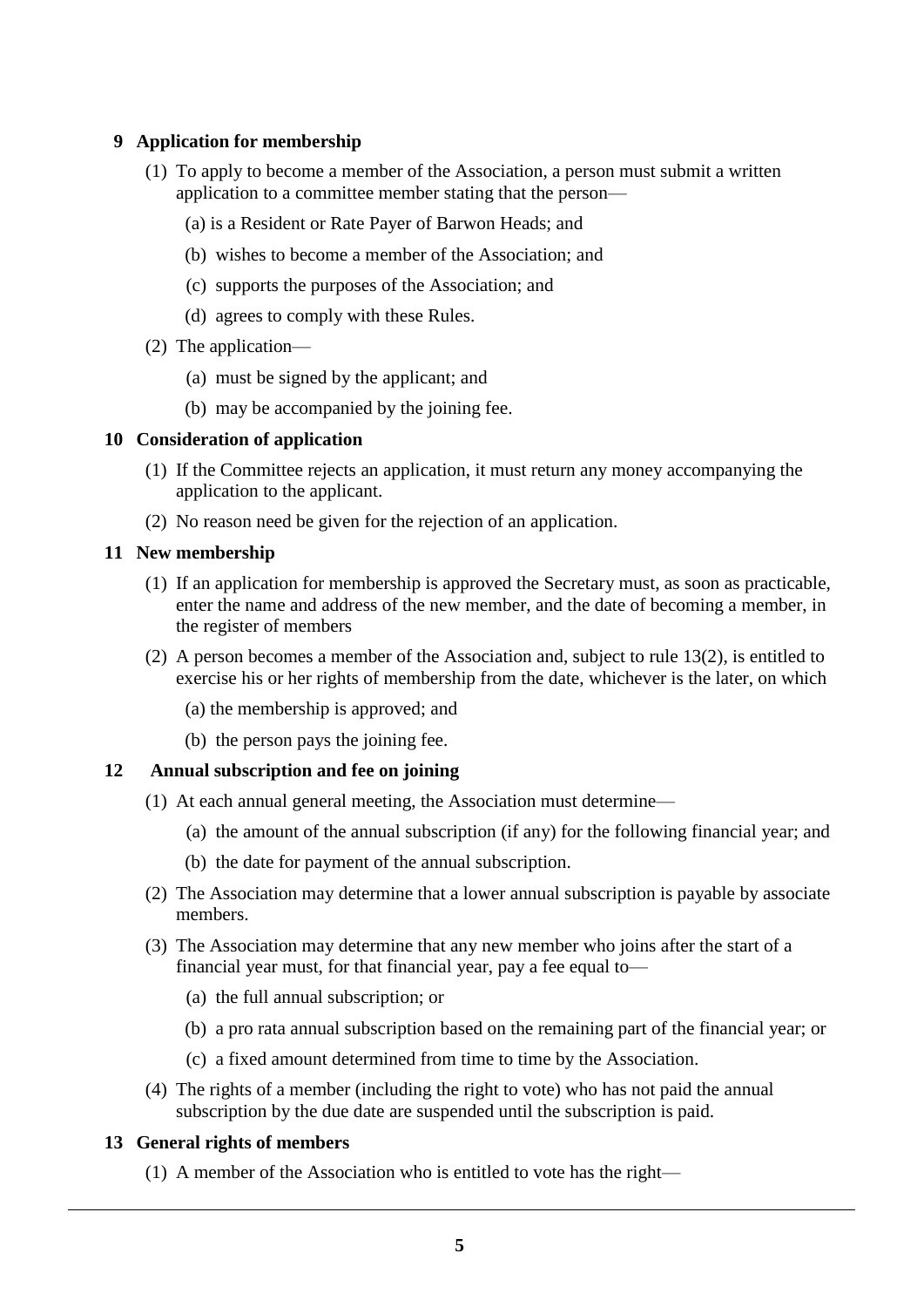- (a) to receive notice of general meetings and of proposed special resolutions in the manner and time prescribed by these Rules; and
- (b) to submit items of business for consideration at a general meeting; and
- (c) to attend and be heard at general meetings; and
- (d) to vote at a general meeting; and
- (e) to have access to the minutes of general meetings and other documents of the Association as provided under rule 75; and
- (f) to inspect the register of members.
- (2) A member is entitled to vote if—
	- (a) the member is a member other than an associate member; and
	- (b) the member's membership rights are not suspended for any reason.

## **14 Associate members**

- (1) Associate members of the Association include—
	- (a) any members under the age of 15 years; and
	- (b) any other category of member as determined by special resolution at a general meeting.
- (2) An associate member must not vote but may have other rights as determined by the Committee or by resolution at a general meeting.

# **15 Rights not transferable**

The rights of a member are not transferable and end when membership ceases.

## **16 Ceasing membership**

- (1) The membership of a person ceases on resignation, expulsion or death.
- (2) If a person ceases to be a member of the Association, the Secretary must, as soon as practicable, enter the date the person ceased to be a member in the register of members.

### **17 Resigning as a member**

- (1) A member may resign by notice in writing given to the Association.
- (2) A member is taken to have resigned if—
	- (a) the member's annual subscription is more than 12 months in arrears; or
	- (b) where no annual subscription is payable—
		- (i) the Secretary has made a written request to the member to confirm that he or she wishes to remain a member; and
		- (ii) the member has not, within 3 months after receiving that request, confirmed in writing that he or she wishes to remain a member.

### **18 Register of members**

- (1) The Secretary must keep and maintain a register of members that includes—
	- (a) for each current member—
		- (i) the member's name;
		- (ii) the address for notice last given by the member
		- (iii) the e-mail address and telephone number of the member or authorised contact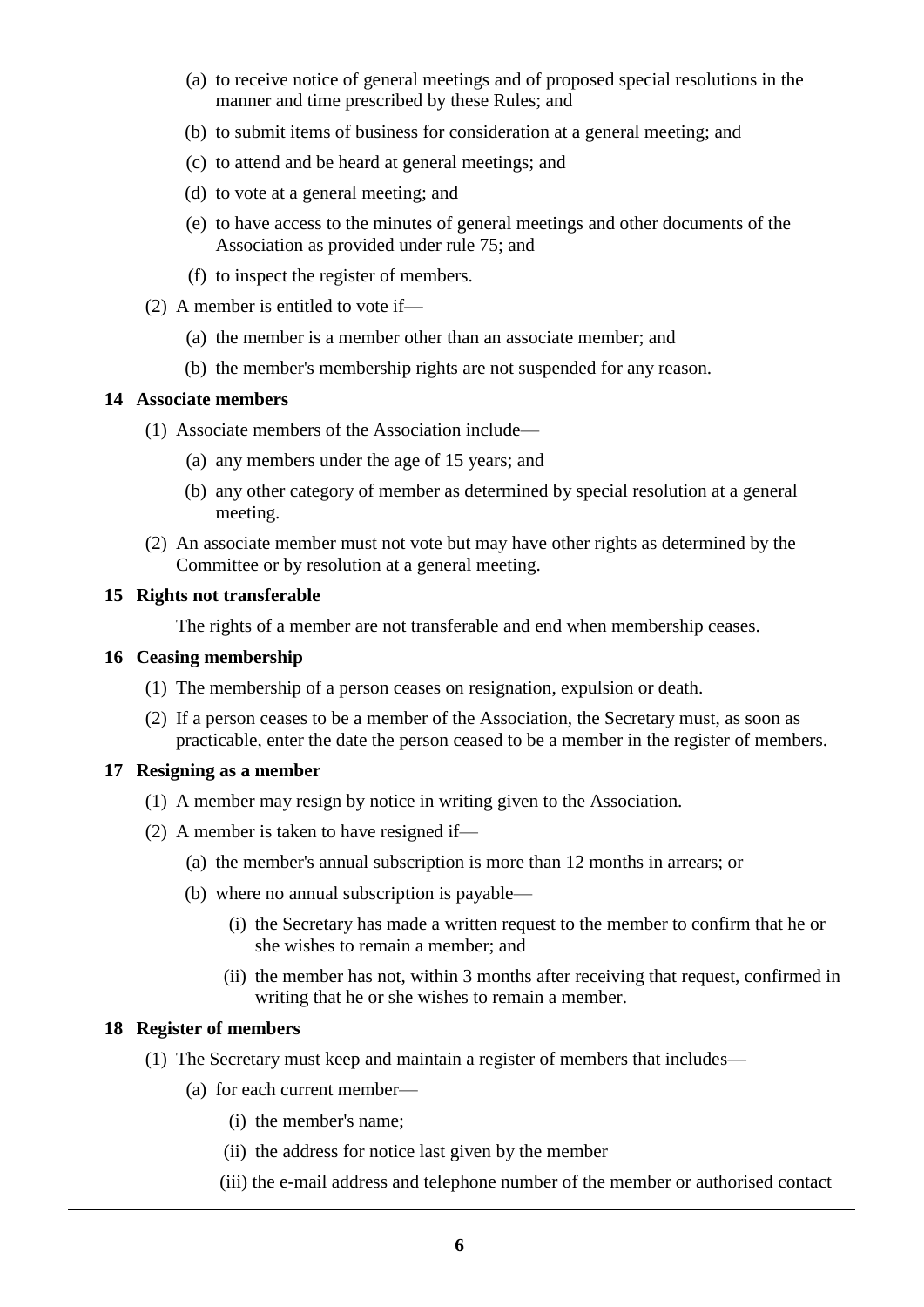person

- (iv) the date of becoming a member;
- (v) if the member is an associate member, a note to that effect;
- (vi) any other information determined by the Committee; and
- (vii)for each former member, the date of ceasing to be a member.
- (2) Any member may, at a reasonable time and free of charge, inspect the register of members.

# **Division 2—Disciplinary action**

# **19 Grounds for taking disciplinary action**

The Association may take disciplinary action against a member in accordance with this Division if it is determined that the member—

- (a) has failed to comply with these Rules; or
- (b) refuses to support the purposes of the Association; or
- (c) has engaged in conduct prejudicial to the Association.

# **20 Disciplinary subcommittee**

- (1) If the Committee is satisfied that there are sufficient grounds for taking disciplinary action against a member, the Committee must appoint a disciplinary subcommittee to hear the matter and determine what action, if any, to take against the member.
- (2) The members of the disciplinary subcommittee—
	- (a) may be Committee members, members of the Association or anyone else; but
	- (b) must not be biased against, or in favour of, the member concerned.

# **21 Notice to member**

- (1) Before disciplinary action is taken against a member, the Secretary must give written notice to the member—
	- (a) stating that the Association proposes to take disciplinary action against the member; and
	- (b) stating the grounds for the proposed disciplinary action; and
	- (c) specifying the date, place and time of the meeting at which the disciplinary subcommittee intends to consider the disciplinary action (the *disciplinary meeting*); and
	- (d) advising the member that he or she may do one or both of the following—
		- (i) attend the disciplinary meeting and address the disciplinary subcommittee at that meeting;
		- (ii) give a written statement to the disciplinary subcommittee at any time before the disciplinary meeting; and
	- (e) setting out the member's appeal rights under rule 23.
- (2) The notice must be given no earlier than 28 days, and no later than 14 days, before the disciplinary meeting is held.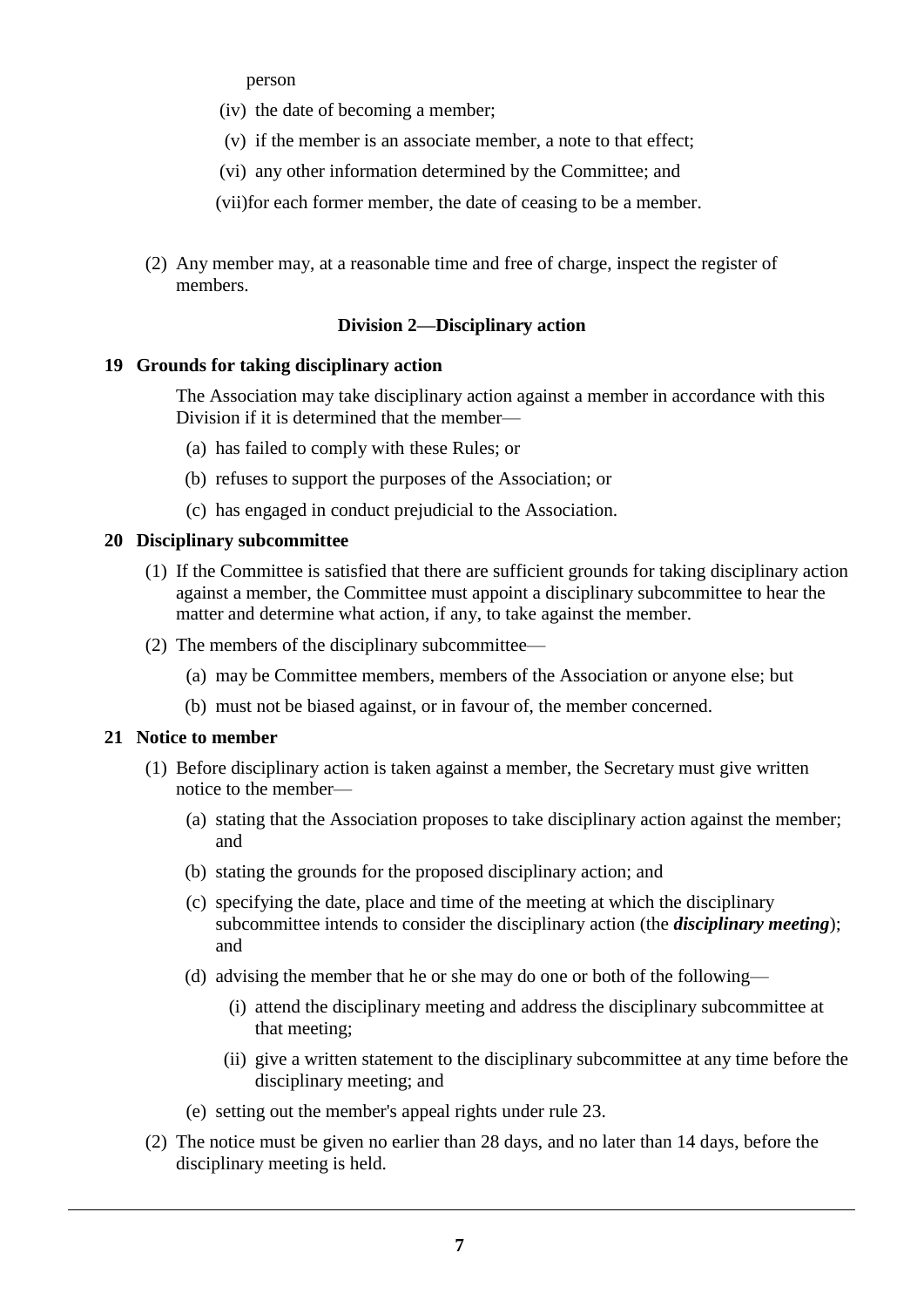# **22 Decision of subcommittee**

- (1) At the disciplinary meeting, the disciplinary subcommittee must—
	- (a) give the member an opportunity to be heard; and
	- (b) consider any written statement submitted by the member.
- (2) After complying with subrule (1), the disciplinary subcommittee may—
	- (a) take no further action against the member; or
	- (b) subject to subrule (3)—
		- (i) reprimand the member; or
		- (ii) suspend the membership rights of the member for a specified period; or
		- (iii) expel the member from the Association.
- (3) The disciplinary subcommittee may not fine the member.
- (4) The suspension of membership rights or the expulsion of a member by the disciplinary subcommittee under this rule takes effect immediately after the vote is passed.

# **23 Appeal rights**

- (1) A person whose membership rights have been suspended or who has been expelled from the Association under rule 22 may give notice to the effect that he or she wishes to appeal against the suspension or expulsion.
- (2) The notice must be in writing and given—
	- (a) to the disciplinary subcommittee immediately after the vote to suspend or expel the person is taken; or
	- (b) to the Secretary not later than 48 hours after the vote.
- (3) If a person has given notice under subrule (2), a disciplinary appeal meeting must be convened by the Committee as soon as practicable, but in any event not later than 21 days, after the notice is received.
- (4) Notice of the disciplinary appeal meeting must be given to each member of the Association who is entitled to vote as soon as practicable and must—
	- (a) specify the date, time and place of the meeting; and
	- (b) state—
		- (i) the name of the person against whom the disciplinary action has been taken; and
		- (ii) the grounds for taking that action; and
		- (iii) that at the disciplinary appeal meeting the members present must vote on whether the decision to suspend or expel the person should be upheld or revoked.

# **24 Conduct of disciplinary appeal meeting**

- (1) At a disciplinary appeal meeting—
	- (a) no business other than the question of the appeal may be conducted; and
	- (b) the Committee must state the grounds for suspending or expelling the member and the reasons for taking that action; and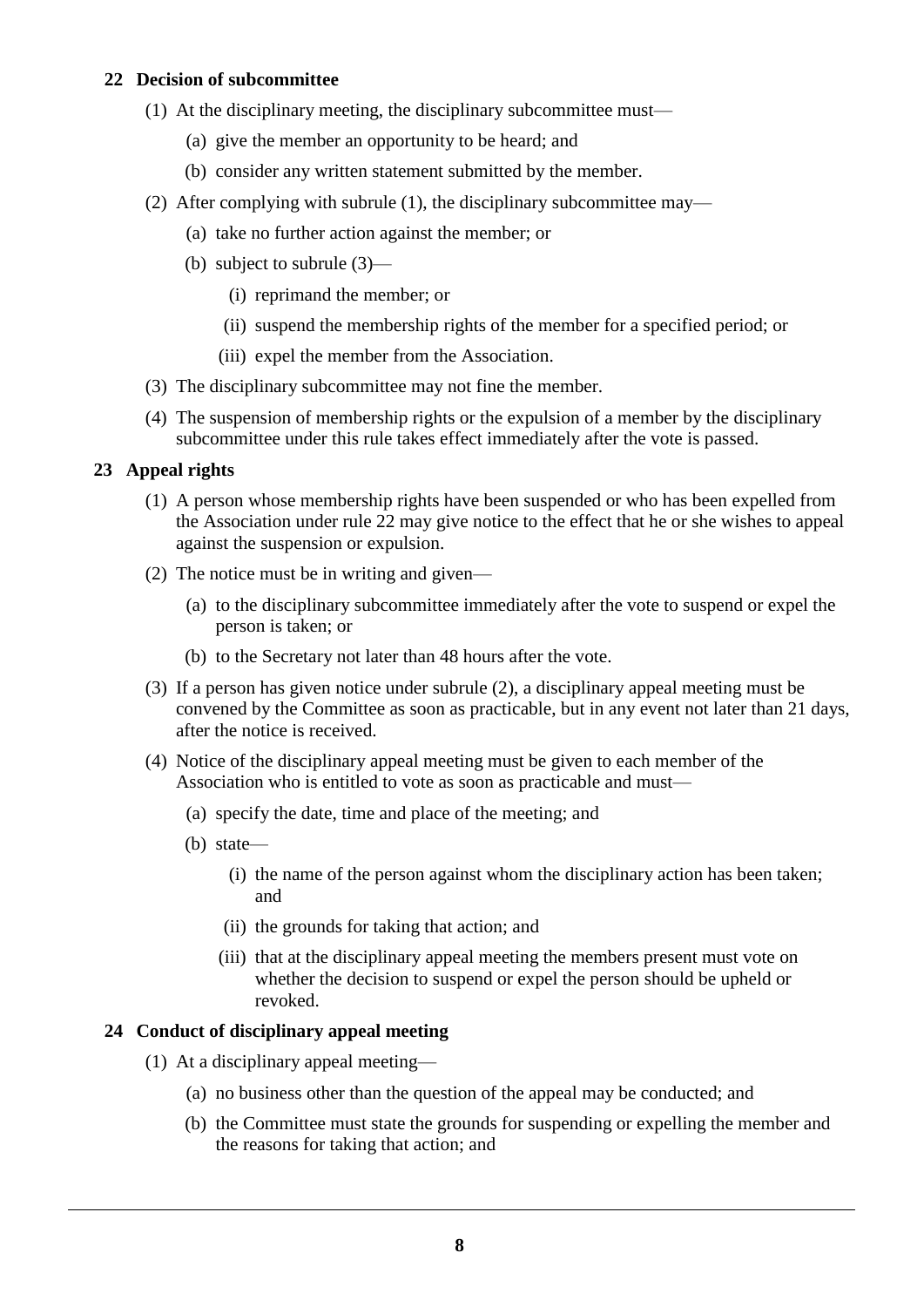- (c) the person whose membership has been suspended or who has been expelled must be given an opportunity to be heard.
- (2) After complying with subrule (1), the members present and entitled to vote at the meeting must vote by secret ballot on the question of whether the decision to suspend or expel the person should be upheld or revoked.
- (3) A member may not vote by proxy at the meeting.
- (4) The decision is upheld if not less than three quarters of the members voting at the meeting vote in favour of the decision.

# **Division 3—Grievance procedure**

# **25 Application**

- (1) The grievance procedure set out in this Division applies to disputes under these Rules between—
	- (a) a member and another member;
	- (b) a member and the Committee;
	- (c) a member and the Association.
- (2) A member must not initiate a grievance procedure in relation to a matter that is the subject of a disciplinary procedure until the disciplinary procedure has been completed.

# **26 Parties must attempt to resolve the dispute**

The parties to a dispute must attempt to resolve the dispute between themselves within 14 days of the dispute coming to the attention of each party.

### **27 Appointment of mediator**

- (1) If the parties to a dispute are unable to resolve the dispute between themselves within the time required by rule 26, the parties must within 10 days—
	- (a) notify the Committee of the dispute; and
	- (b) agree to or request the appointment of a mediator; and
	- (c) attempt in good faith to settle the dispute by mediation.
- (2) The mediator must be—
	- (a) a person chosen by agreement between the parties; or
	- (b) in the absence of agreement—
		- (i) if the dispute is between a member and another member—a person appointed by the Committee; or
		- (ii) if the dispute is between a member and the Committee or the Association a person appointed or employed by the Dispute Settlement Centre of Victoria.
- (3) A mediator appointed by the Committee may be a member or former member of the Association but in any case must not be a person who—
	- (a) has a personal interest in the dispute; or
	- (b) is biased in favour of or against any party.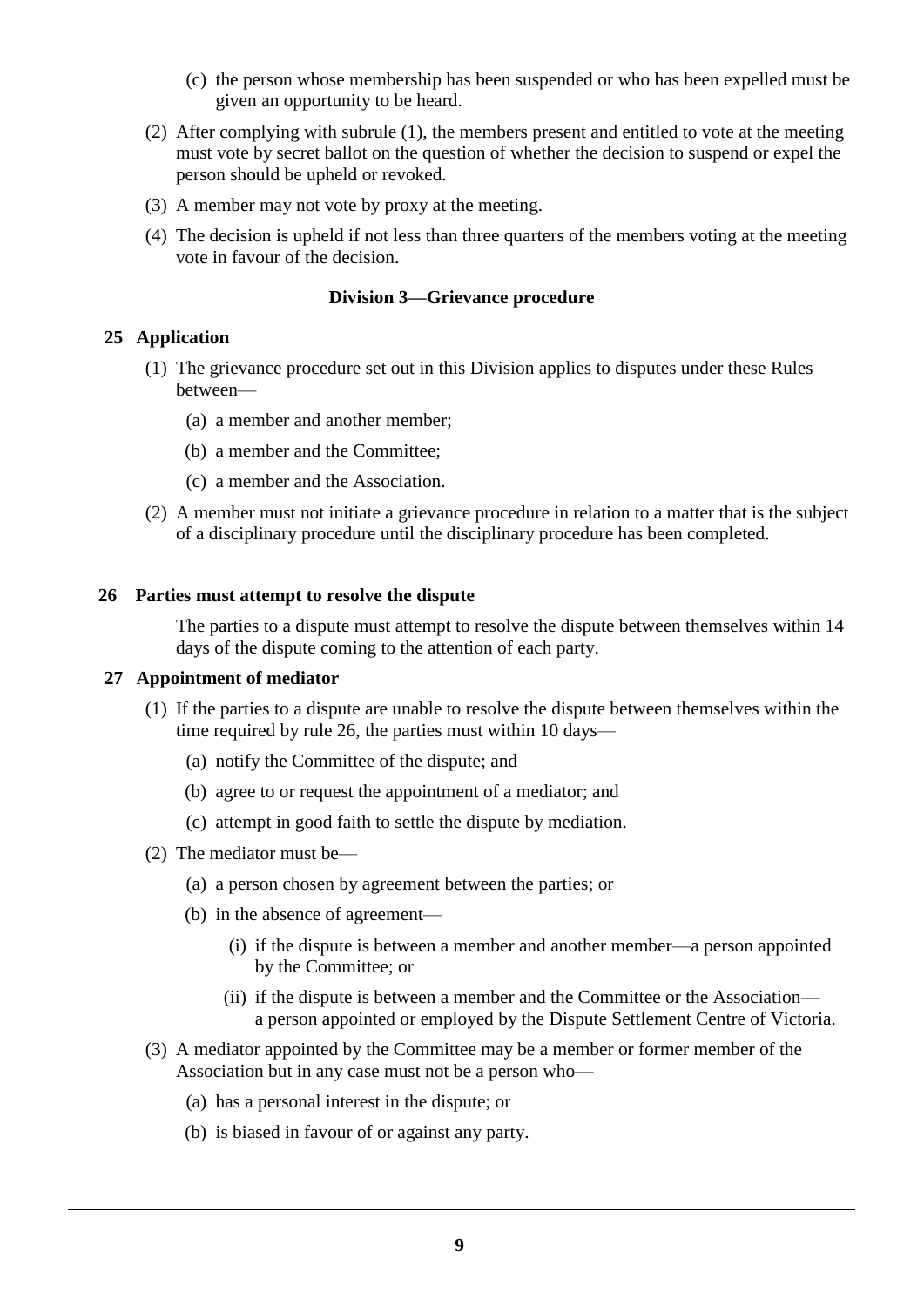# **28 Mediation process**

- (1) The mediator to the dispute, in conducting the mediation, must—
	- (a) give each party every opportunity to be heard; and
	- (b) allow due consideration by all parties of any written statement submitted by any party; and
	- (c) ensure that natural justice is accorded to the parties throughout the mediation process.
- (2) The mediator must not determine the dispute.

### **29 Failure to resolve dispute by mediation**

If the mediation process does not resolve the dispute, the parties may seek to resolve the dispute in accordance with the Act or otherwise at law.

# **PART 4—GENERAL MEETINGS OF THE ASSOCIATION**

### **30 Annual general meetings**

- (1) The Committee must convene an annual general meeting of the Association to be held within 5 months after the end of each financial year.
- (2) Despite subrule (1), the Association may hold its first annual general meeting at any time within 18 months after its incorporation.
- (3) The Committee may determine the date, time and place of the annual general meeting.
- (4) The ordinary business of the annual general meeting is as follows—
	- (a) to confirm the minutes of the previous annual general meeting and of any special general meeting held since then;
	- (b) to receive and consider—
		- (i) the annual report of the Committee on the activities of the Association during the preceding financial year; and
		- (ii) the financial statements of the Association for the preceding financial year submitted by the Committee in accordance with Part 7 of the Act;
	- (c) to elect the members of the Committee;
	- (d) to confirm or vary the amounts (if any) of the annual subscription and joining fee.
- (5) The annual general meeting may also conduct any other business of which notice has been given in accordance with these Rules.

# **31 Special general meetings**

- (1) Any general meeting of the Association, other than an annual general meeting or a disciplinary appeal meeting, is a special general meeting.
- (2) The Committee may convene a special general meeting whenever it thinks fit.
- (3) No business other than that set out in the notice under rule 33 may be conducted at the meeting.

**Note**

General business may be considered at the meeting if it is included as an item for consideration in the notice under rule 33 and the majority of members at the meeting agree.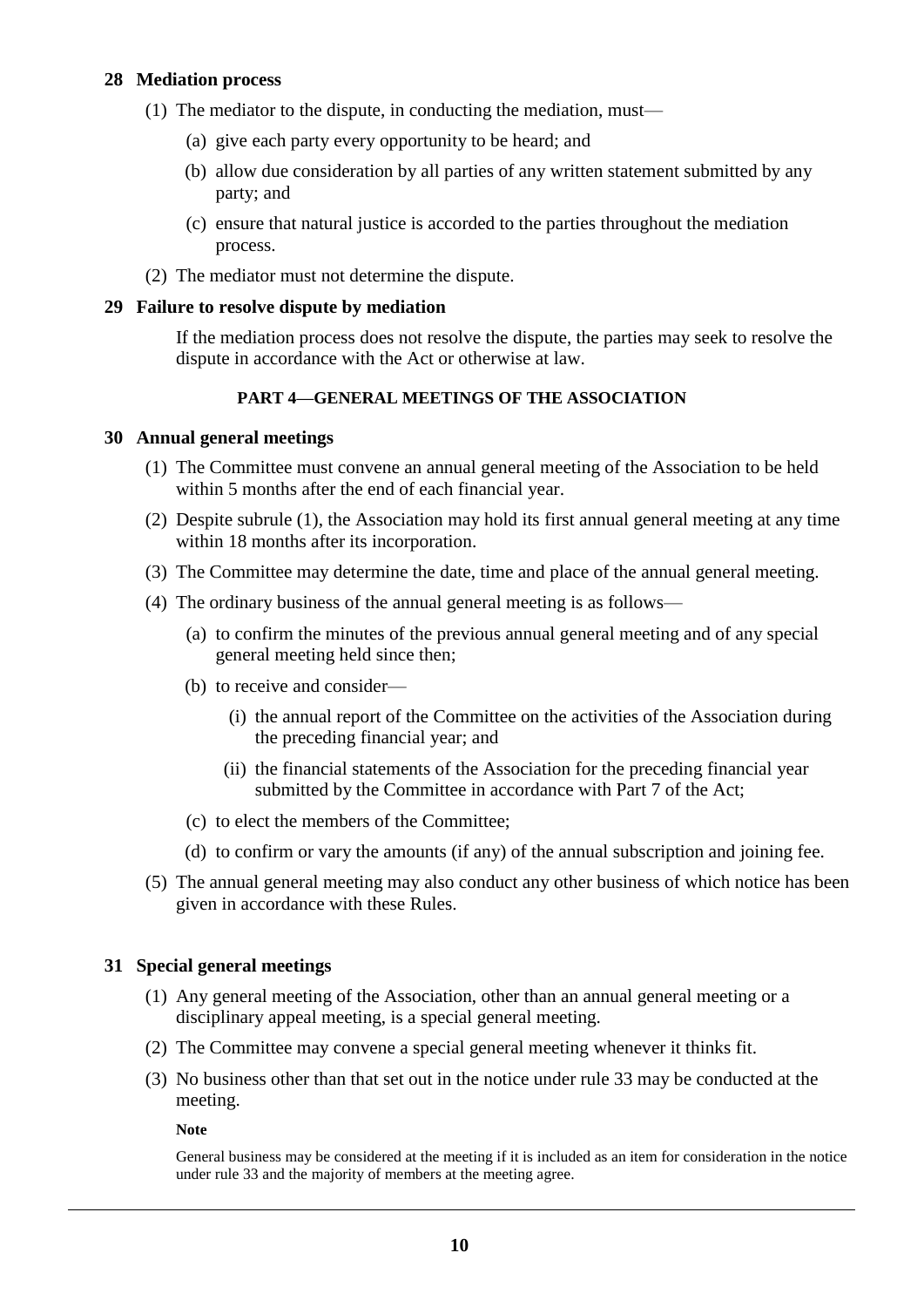# **32 Special general meeting held at request of members**

- (1) The Committee must convene a special general meeting if a request to do so is made in accordance with subrule (2) by at least 10% of the total number of members.
- (2) A request for a special general meeting must—
	- (a) be in writing; and
	- (b) state the business to be considered at the meeting and any resolutions to be proposed; and
	- (c) include the names and signatures of the members requesting the meeting; and
	- (d) be given to the Secretary.
- (3) If the Committee does not convene a special general meeting within one month after the date on which the request is made, the members making the request (or any of them) may convene the special general meeting.
- (4) A special general meeting convened by members under subrule (3)—
	- (a) must be held within 3 months after the date on which the original request was made; and
	- (b) may only consider the business stated in that request.
- (5) The Association must reimburse all reasonable expenses incurred by the members convening a special general meeting under subrule (3).

# **33 Notice of general meetings**

- (1) The Secretary (or, in the case of a special general meeting convened under rule 32(3), the members convening the meeting) must give and/or e-mail to each member of the Association—
	- (a) at least 14 days' notice of a general meeting if a special resolution is to be proposed at the meeting; or
	- (b) at least 14 days' notice of a general meeting in any other case.
- (2) The notice must—
	- (a) specify the date, time and place of the meeting; and
	- (b) indicate the general nature of each item of business to be considered at the meeting; and
	- (c) if a special resolution is to be proposed—
		- (i) state in full the proposed resolution; and
		- (ii) state the intention to propose the resolution as a special resolution; and
	- (d) comply with rule 34(5).
- (3) This rule does not apply to a disciplinary appeal meeting.

### **34 Proxies**

- (1) A member may appoint another member as his or her proxy to vote and speak on his or her behalf at a general meeting other than at a disciplinary appeal meeting.
- (2) The appointment of a proxy must be in writing and signed by the member making the appointment.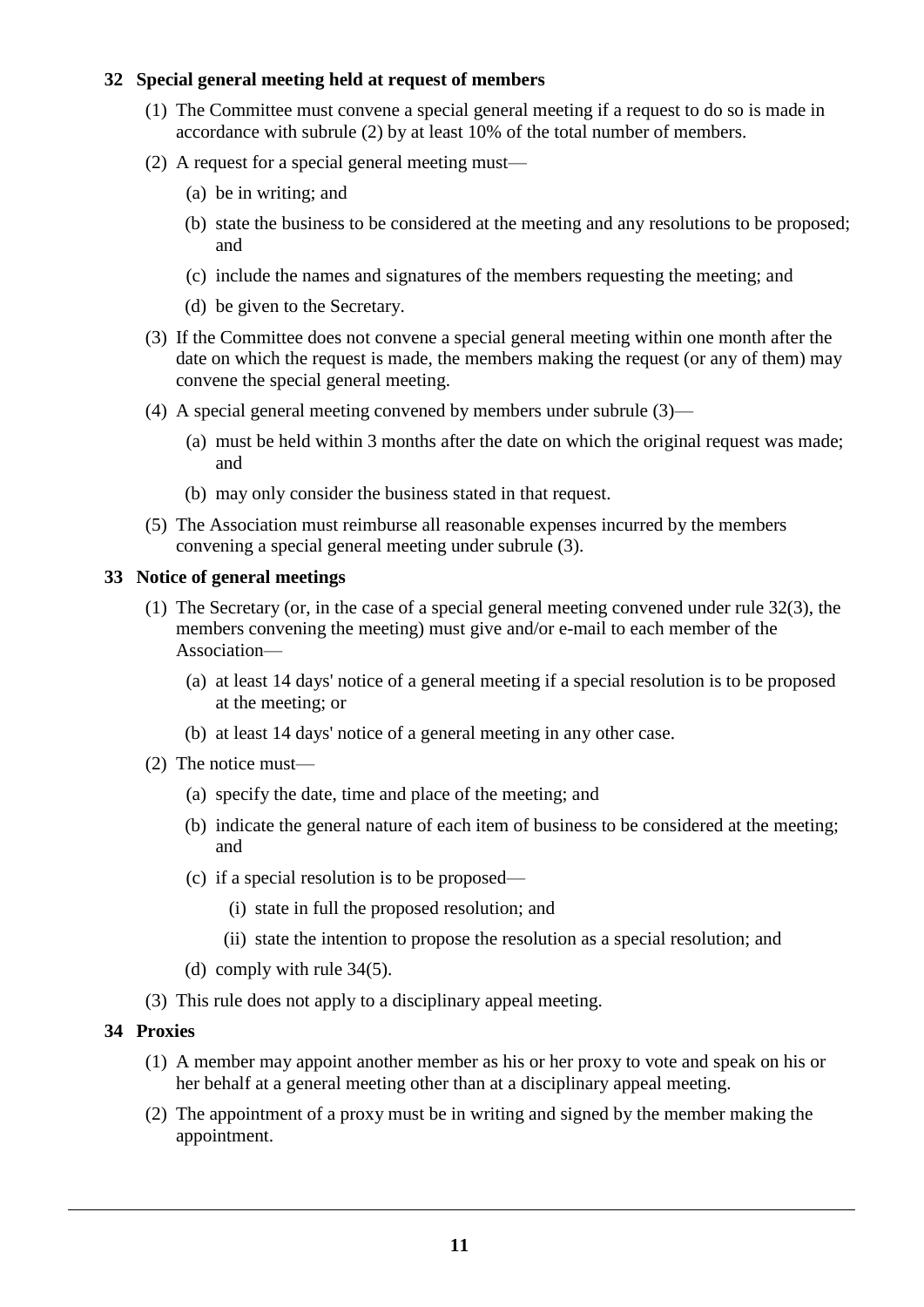- (3) The member appointing the proxy may give specific directions as to how the proxy is to vote on his or her behalf, otherwise the proxy may vote on behalf of the member in any matter as he or she sees fit.
- (4) If the Committee has approved a form for the appointment of a proxy, the member may use any other form that clearly identifies the person appointed as the member's proxy and that has been signed by the member.
- (5) Notice of a general meeting given to a member under rule 33 must—
	- (a) state that the member may appoint another member as a proxy for the meeting; and
	- (b) include a copy of any form that the Committee has approved for the appointment of a proxy.
- (6) A form appointing a proxy must be given to the Chairperson of the meeting before or at the commencement of the meeting.
- (7) A form appointing a proxy sent by post or electronically is of no effect unless it is received by the Association no later than 24 hours before the commencement of the meeting.

# **35 Use of technology**

- (1) A member not physically present at a general meeting may be permitted to participate in the meeting by the use of technology that allows that member and the members present at the meeting to clearly and simultaneously communicate with each other.
- (2) For the purposes of this Part, a member participating in a general meeting as permitted under subrule (1) is taken to be present at the meeting and, if the member votes at the meeting, is taken to have voted in person.

# **36 Quorum at general meetings**

- (1) No business may be conducted at a general meeting unless a quorum of members is present.
- (2) The quorum for a general meeting is the presence (physically, by proxy or as allowed under rule 35) of 10% of the members entitled to vote.
- (3) If a quorum is not present within 30 minutes after the notified commencement time of a general meeting—
	- (a) in the case of a meeting convened by, or at the request of, members under rule 32 the meeting must be dissolved;
	- (b) in any other case—
		- (i) the meeting must be adjourned to a date not more than 35 days after the adjournment; and
		- (ii) notice of the date, time and place to which the meeting is adjourned must be given at the meeting and confirmed by written notice and/or email given to all members as soon as practicable after the meeting.
- (4) If a quorum is not present within 30 minutes after the time to which a general meeting has been adjourned under subrule (3)(b), the members present at the meeting (if not fewer than 3) may proceed with the business of the meeting as if a quorum were present.

# **37 Adjournment of general meeting**

(1) The Chairperson of a general meeting at which a quorum is present may, with the consent of a majority of members present at the meeting, adjourn the meeting to another time at the same place or at another place.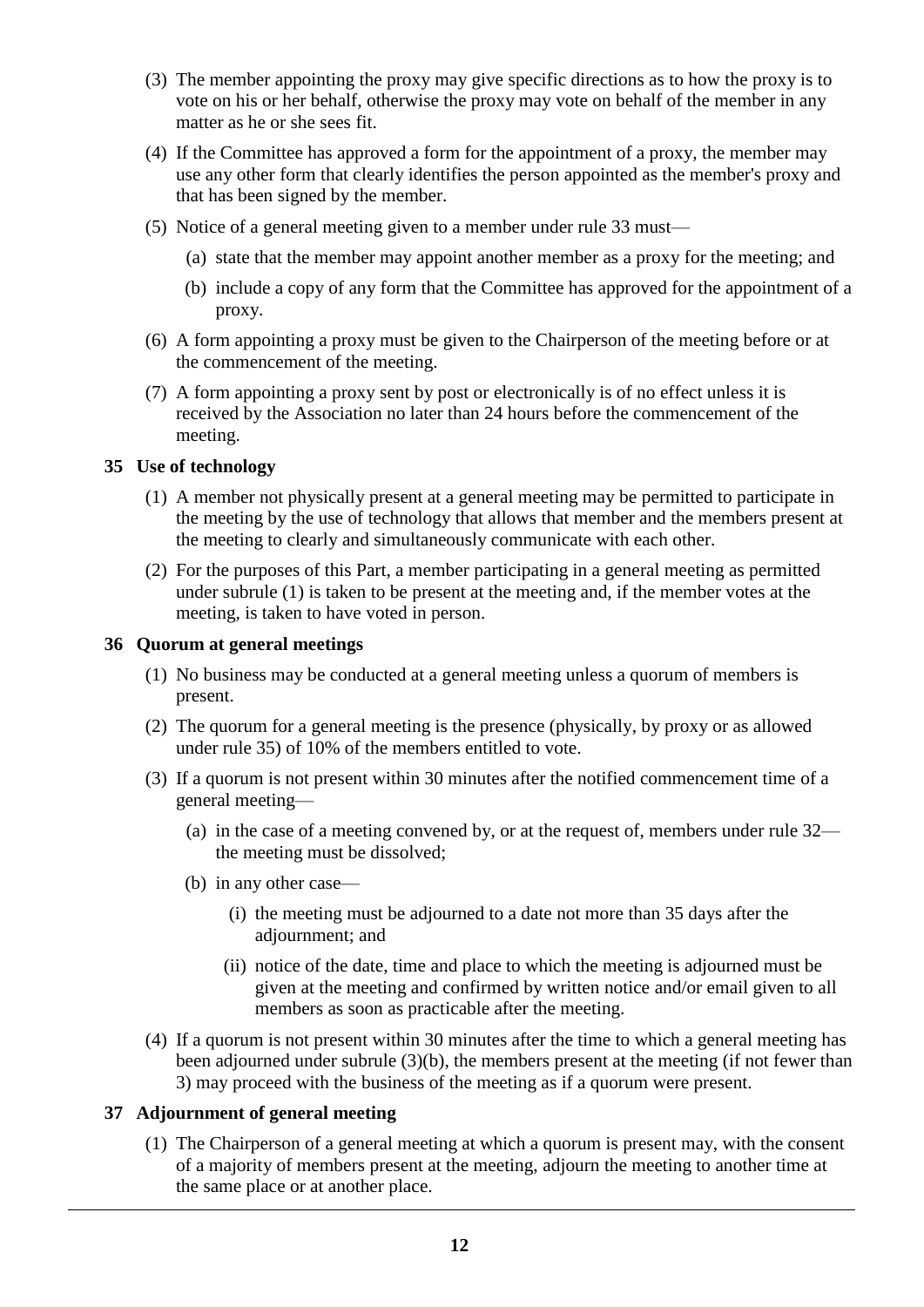- (2) Without limiting subrule (1), a meeting may be adjourned—
	- (a) if there is insufficient time to deal with the business at hand; or
	- (b) to give the members more time to consider an item of business.
- (3) No business may be conducted on the resumption of an adjourned meeting other than the business that remained unfinished when the meeting was adjourned.
- (4) Notice of the adjournment of a meeting under this rule is not required unless the meeting is adjourned for 14 days or more, in which case notice of the meeting must be given in accordance with rule 33.

# **38 Voting at general meeting**

- (1) On any question arising at a general meeting—
	- (a) subject to subrule (3), each member who is entitled to vote has one vote; and
	- (b) members may vote personally or by proxy; and
	- (c) except in the case of a special resolution, the question must be decided on a majority of votes.
- (2) If votes are divided equally on a question, the Chairperson of the meeting has a second or casting vote.
- (3) If the question is whether or not to confirm the minutes of a previous meeting, only members who were present at that meeting may vote.
- (4) This rule does not apply to a vote at a disciplinary appeal meeting conducted under rule 24.

# **39 Special resolutions**

A special resolution is passed if not less than three quarters of the members voting at a general meeting (whether in person or by proxy) vote in favour of the resolution.

# **40 Determining whether resolution carried**

- (1) Subject to subsection (2), the Chairperson of a general meeting may, on the basis of a show of hands, declare that a resolution has been—
	- (a) carried; or
	- (b) carried unanimously; or
	- (c) carried by a particular majority; or
	- (d) lost—

and an entry to that effect in the minutes of the meeting is conclusive proof of that fact.

- (2) If a poll (where votes are cast in writing) is demanded by five or more members on any question—
	- (a) the poll must be taken at the meeting in the manner determined by the Chairperson of the meeting; and
	- (b) the Chairperson must declare the result of the resolution on the basis of the poll.
- (3) A poll demanded on the election of the Chairperson or on a question of an adjournment must be taken immediately.
- (4) A poll demanded on any other question must be taken before the close of the meeting at a time determined by the Chairperson.

# **41 Minutes of general meeting**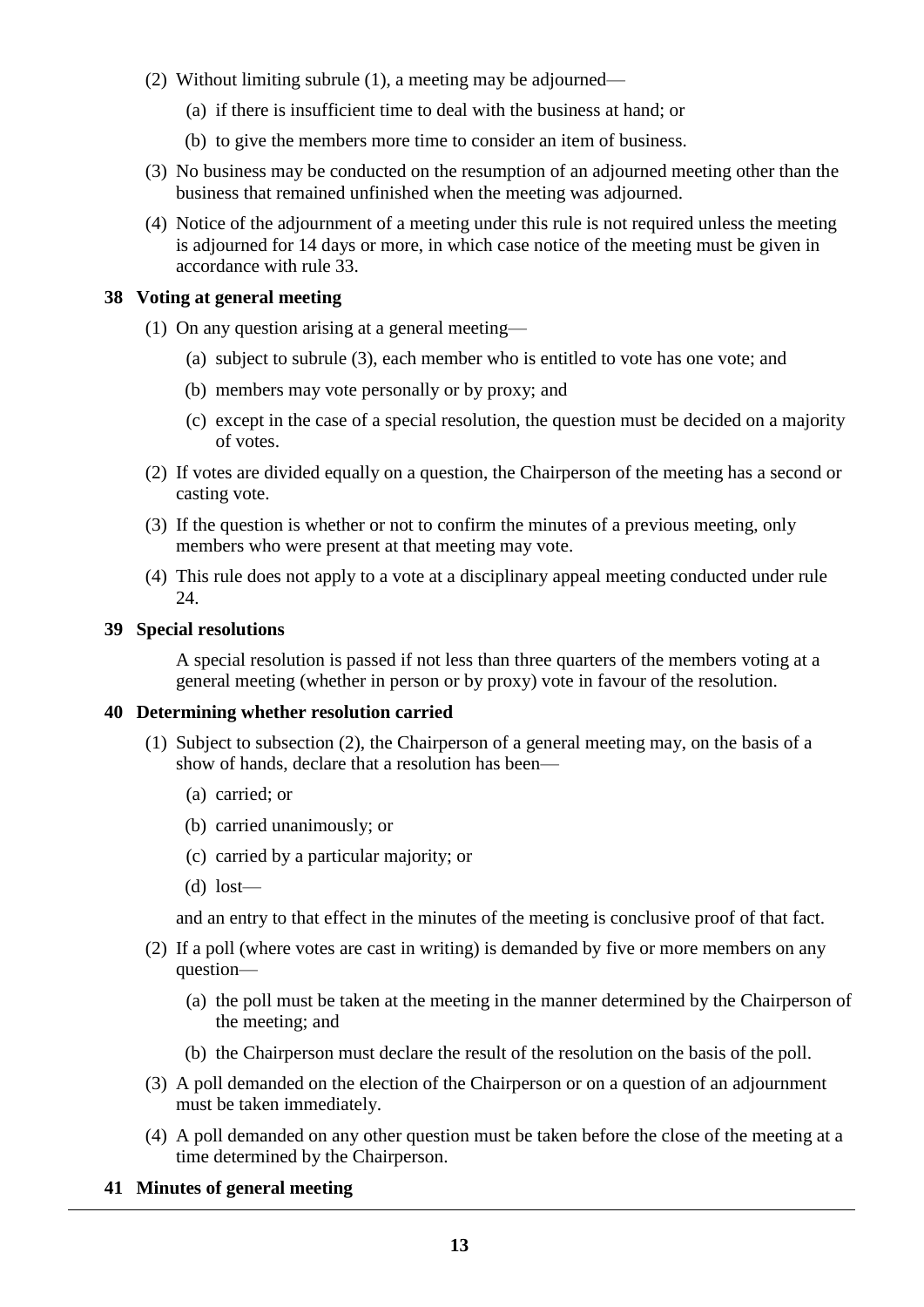- (1) The Committee must ensure that minutes are taken and kept of each general meeting.
- (2) The minutes must record the business considered at the meeting, any resolution on which a vote is taken and the result of the vote.
- (3) In addition, the minutes of each annual general meeting must include—
	- (a) the names of the members attending the meeting; and
	- (b) proxy forms given to the Chairperson of the meeting under rule 34(6); and
	- (c) the financial statements submitted to the members in accordance with rule  $30(4)(b)(ii)$ ; and
	- (d) the certificate signed by two committee members certifying that the financial statements give a true and fair view of the financial position and performance of the Association; and
	- (e) any audited accounts and auditor's report or report of a review accompanying the financial statements that are required under the Act.

# **PART 5—COMMITTEE**

### **Division 1—Powers of Committee**

### **42 Role and powers**

- (1) The business of the Association must be managed by or under the direction of a Committee.
- (2) The Committee may exercise all the powers of the Association except those powers that these Rules or the Act require to be exercised by general meetings of the members of the Association.
- (3) The Committee may—
	- (a) appoint and remove staff;
	- (b) establish subcommittees consisting of members with terms of reference it considers appropriate.

### **43 Delegation**

- (1) The Committee may delegate to a member of the Committee, a subcommittee or staff, any of its powers and functions other than—
	- (a) this power of delegation; or
	- (b) a duty imposed on the Committee by the Act or any other law.
- (2) The delegation must be in writing and may be subject to the conditions and limitations the Committee considers appropriate.
- (3) The Committee may, in writing, revoke a delegation wholly or in part.

### **Division 2—Composition of Committee and duties of members**

### **44 Composition of Committee**

The Committee consists of—

(a) a President; and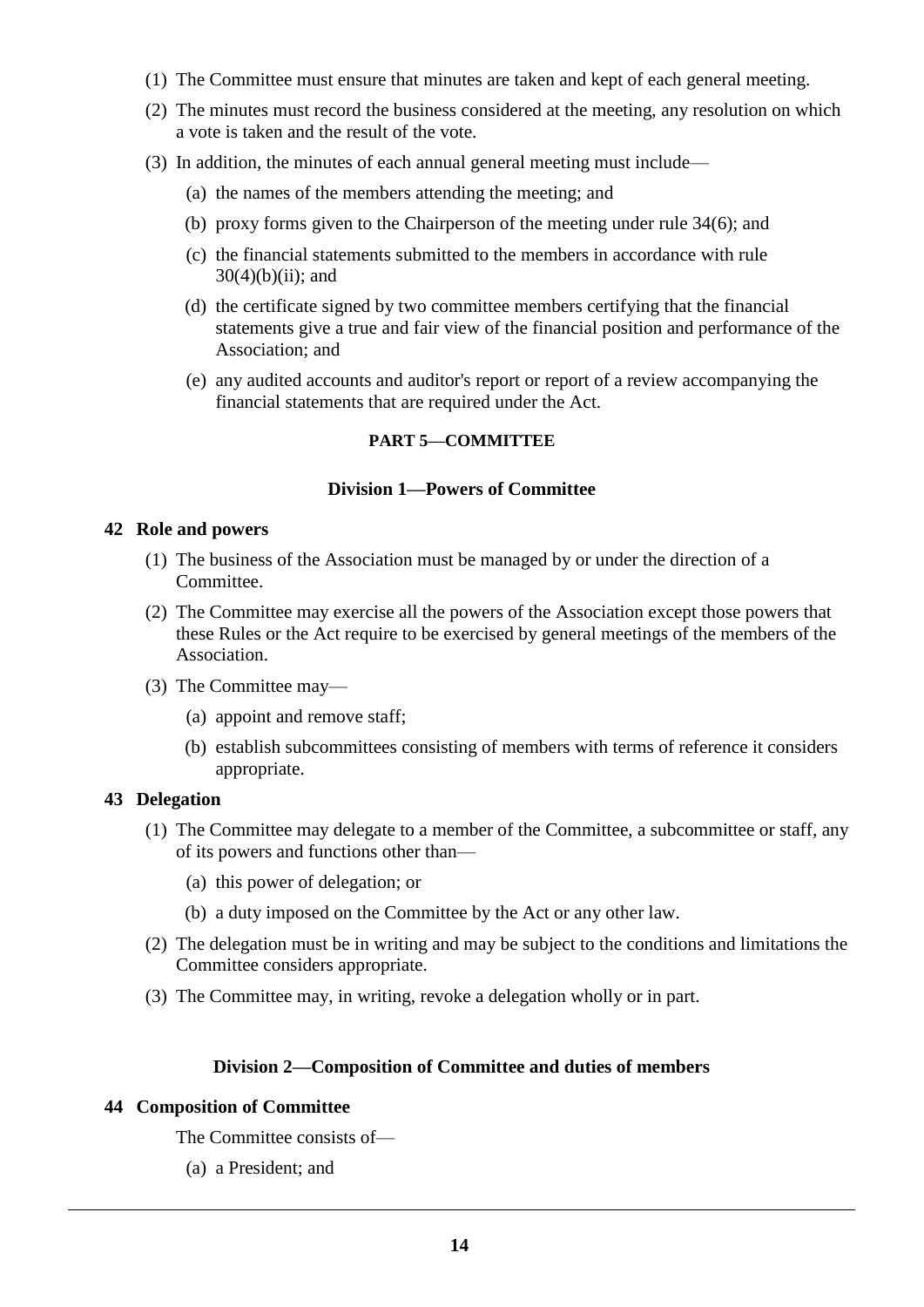- (b) a Vice-President; and
- (c) a Secretary; and
- (d) a Treasurer; and
- (e) ordinary members (if any) elected under rule 53.

## **45 General Duties**

- (1) As soon as practicable after being elected or appointed to the Committee, each committee member must become familiar with these Rules and the Act.
- (2) The Committee is collectively responsible for ensuring that the Association complies with the Act and that individual members of the Committee comply with these Rules.
- (3) Committee members must exercise their powers and discharge their duties with reasonable care and diligence.
- (4) Committee members must exercise their powers and discharge their duties—
	- (a) in good faith in the best interests of the Association; and
	- (b) for a proper purpose.
- (5) Committee members and former committee members must not make improper use of—
	- (a) their position; or
	- (b) information acquired by virtue of holding their position—

so as to gain an advantage for themselves or any other person or to cause detriment to the Association.

(6) In addition to any duties imposed by these Rules, a committee member must perform any other duties imposed from time to time by resolution at a general meeting.

## **46 President and Vice-President**

- (1) Subject to subrule (2), the President or, in the President's absence, the Vice-President is the Chairperson for any general meetings and for any committee meetings.
- (2) If the President and the Vice-President are both absent, or are unable to preside, the Chairperson of the meeting must be—
	- (a) in the case of a general meeting—a member elected by the other members present; or
	- (b) in the case of a committee meeting—a committee member elected by the other committee members present.

# **47 Secretary**

- (1) The Secretary must perform any duty or function required under the Act to be performed by the secretary of an incorporated association.
- (2) The Secretary must—
	- (a) maintain the register of members in accordance with rule 18; and
	- (b) keep custody of the common seal (if any) of the Association and, except for the financial records referred to in rule 70(3), all books, documents and securities of the Association in accordance with rules 72 and 75; and
	- (c) subject to the Act and these Rules, provide members with access to the register of members, the minutes of general meetings and other books and documents; and
	- (d) perform any other duty or function imposed on the Secretary by these Rules.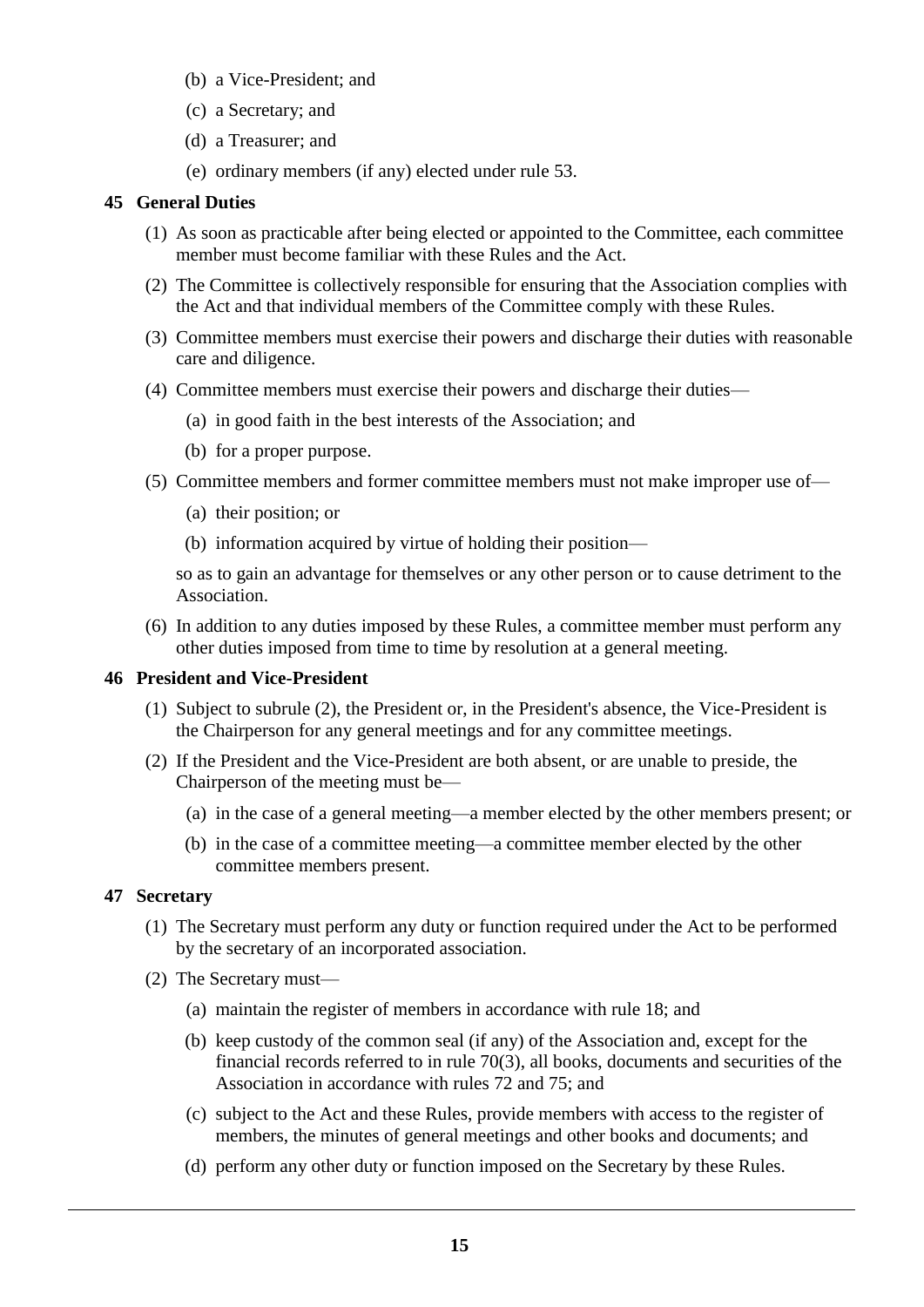(3) The Secretary must give to the Registrar notice of his or her appointment within 14 days after the appointment.

# **48 Treasurer**

- (1) The Treasurer must—
	- (a) receive all moneys paid to or received by the Association and may issue receipts for those moneys in the name of the Association; and
	- (b) ensure that all moneys received are paid into the account of the Association within 21 working days after receipt; and
	- (c) make any payments authorised by the Committee or by a general meeting of the Association from the Association's funds; and
	- (d) ensure cheques are signed by at least 2 committee members.
- (2) The Treasurer must—
	- (a) ensure that the financial records of the Association are kept in accordance with the Act; and
	- (b) coordinate the preparation of the financial statements of the Association and their certification by the Committee prior to their submission to the annual general meeting of the Association.
- (3) The Treasurer must ensure that at least one other committee member has access to the accounts and financial records of the Association.
- (4) The Treasurer may act as the Public Officer of the Association

## **Division 3—Election of Committee members and tenure of office**

### **49 Who is eligible to be a Committee member**

A member is eligible to be elected or appointed as a committee member if the member—

- (a) is 18 years or over; and
- (b) is entitled to vote at a general meeting.

#### **50 Positions to be declared vacant**

- (1) This rule applies to—
	- (a) the first annual general meeting of the Association after its incorporation; or
	- (b) any subsequent annual general meeting of the Association, after the annual report and financial statements of the Association have been received.
- (2) The Chairperson of the meeting must declare all positions on the Committee vacant and hold elections for those positions in accordance with rules 51 to 54.

# **51 Nominations**

- (1) Prior to the election of each position, the Chairperson of the meeting must call for nominations to fill that position.
- (2) An eligible member of the Association may—
	- (a) nominate himself or herself; or
	- (b) with the member's consent, be nominated by another member.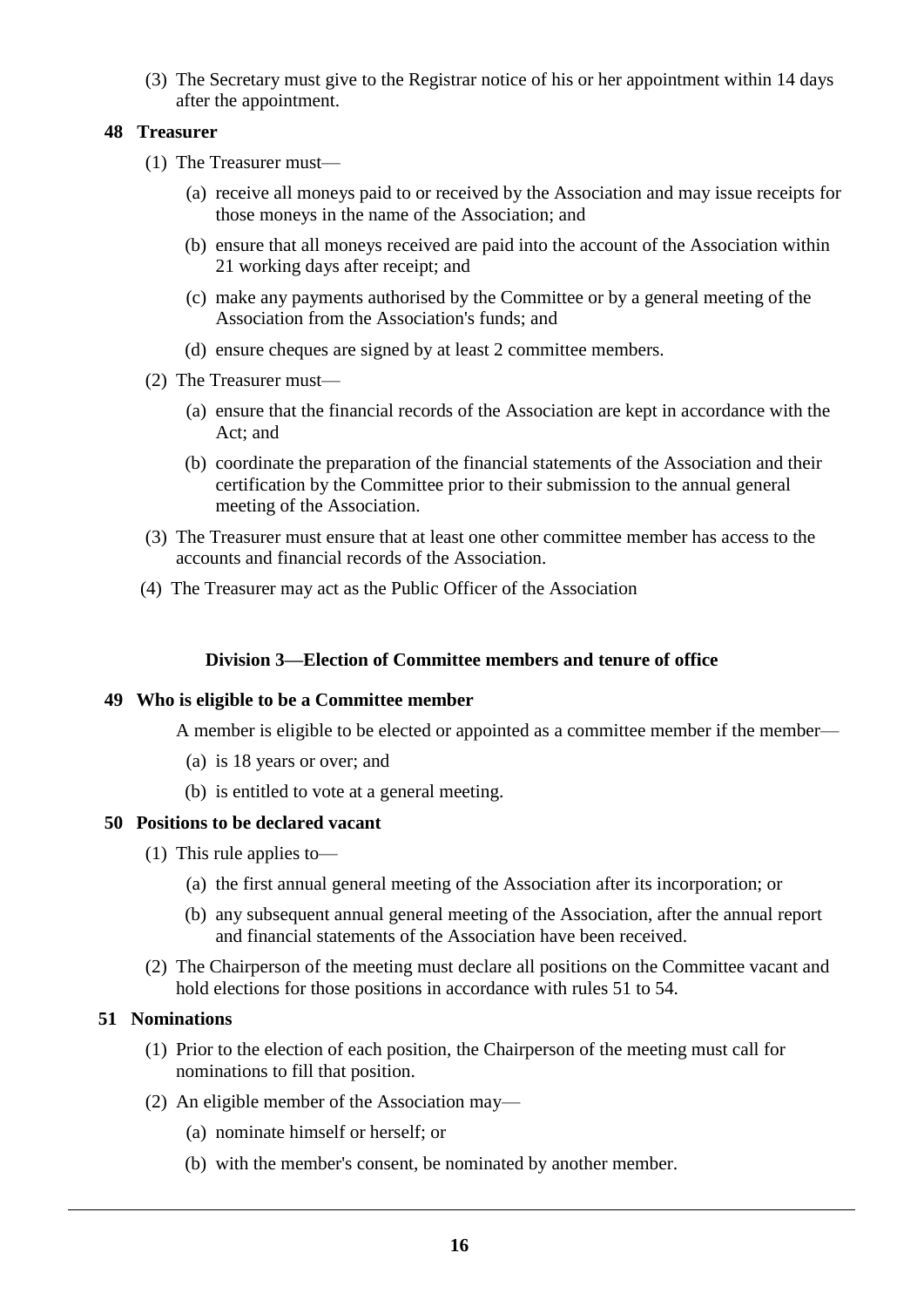(3) A member who is nominated for a position and fails to be elected to that position may be nominated for any other position for which an election is yet to be held.

## **52 Election of President etc.**

- (1) At the annual general meeting, separate elections must be held for each of the following positions—
	- (a) President;
	- (b) Vice-President;
	- (c) Secretary;
	- (d) Treasurer.
- (2) If only one member is nominated for the position, the Chairperson of the meeting must declare the member elected to the position.
- (3) If more than one member is nominated, a ballot must be held in accordance with rule 54.
- (4) On his or her election, the new President may take over as Chairperson of the meeting.

# **53 Election of ordinary members**

- (1) The annual general meeting must by resolution decide the number of ordinary members of the Committee (if any) it wishes to hold office for the next year.
- (2) A single election may be held to fill all of those positions.
- (3) If the number of members nominated for the position of ordinary committee member is less than or equal to the number to be elected, the Chairperson of the meeting must declare each of those members to be elected to the position.
- (4) If the number of members nominated exceeds the number to be elected, a ballot must be held in accordance with rule 54.

### **54 Ballot**

- (1) If a ballot is required for the election for a position, the Chairperson of the meeting must appoint a member to act as returning officer to conduct the ballot.
- (2) The returning officer must not be a member nominated for the position.
- (3) Before the ballot is taken, each candidate may make a short speech in support of his or her election.
- (4) The election must be by secret ballot.
- (5) The returning officer must give a blank piece of paper to—
	- (a) each member present in person; and
	- (b) each proxy appointed by a member.
- (6) If the ballot is for a single position, the voter must write on the ballot paper the name of the candidate for whom they wish to vote.
- (7) If the ballot is for more than one position—
	- (a) the voter must write on the ballot paper the name of each candidate for whom they wish to vote;
	- (b) the voter must not write the names of more candidates than the number to be elected.
- (8) Ballot papers that do not comply with subrule (7)(b) are not to be counted.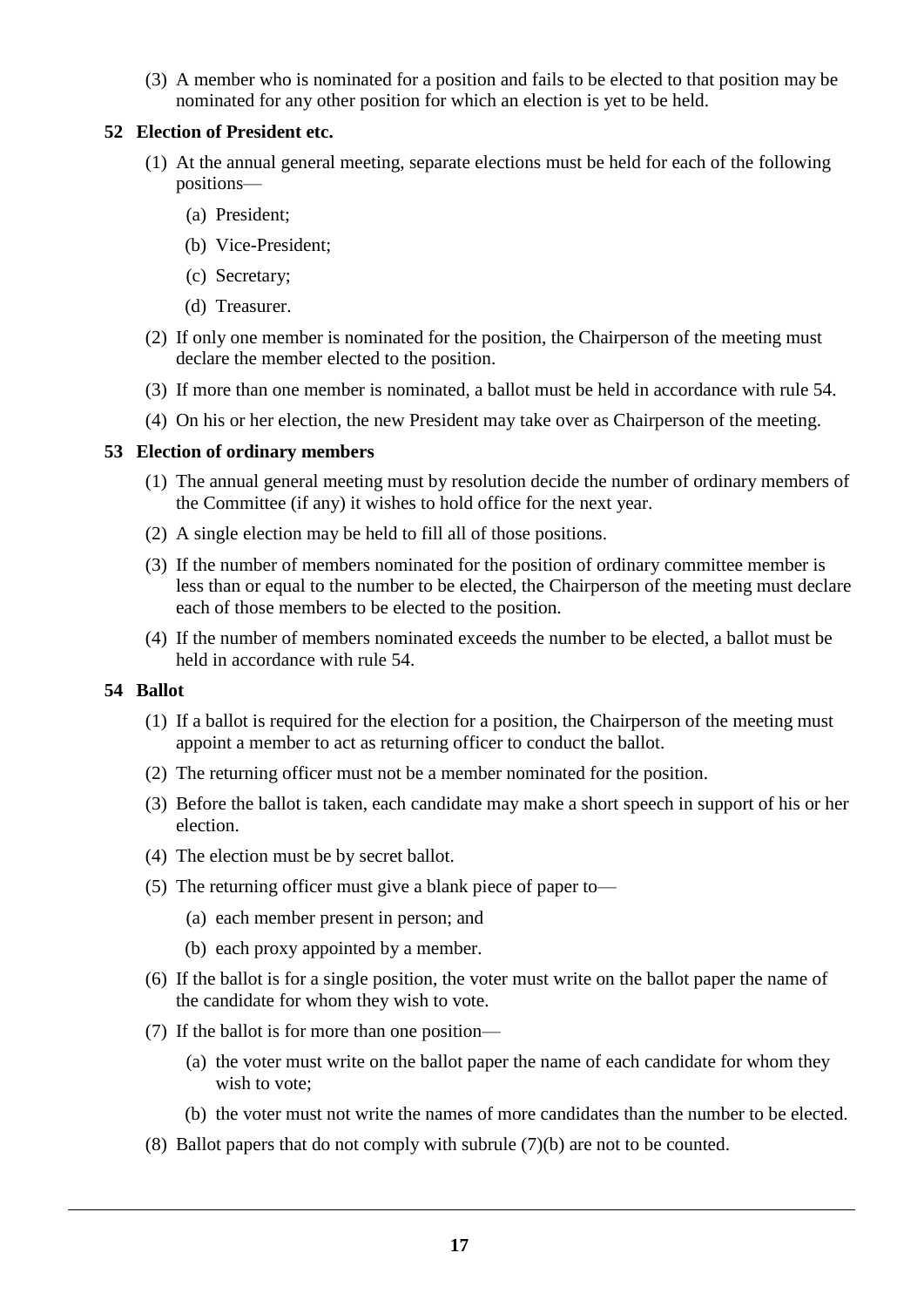- (9) Each ballot paper on which the name of a candidate has been written counts as one vote for that candidate.
- (10) The returning officer must declare elected the candidate or, in the case of an election for more than one position, the candidates who received the most votes.
- (11) If the returning officer is unable to declare the result of an election under subrule (10) because 2 or more candidates received the same number of votes, the returning officer must—
	- (a) conduct a further election for the position in accordance with subrules (4) to (10) to decide which of those candidates is to be elected; or
	- (b) with the agreement of those candidates, decide by lot which of them is to be elected.

# **55 Term of office**

- (1) Subject to subrule (3) and rule 56, a committee member holds office until the positions of the Committee are declared vacant at the next annual general meeting.
- (2) A committee member may be re-elected.
- (3) A general meeting of the Association may—
	- (a) by special resolution remove a committee member from office; and
	- (b) elect an eligible member of the Association to fill the vacant position in accordance with this Division.
- (4) A member who is the subject of a proposed special resolution under subrule (3)(a) may make representations in writing to the Secretary or President of the Association (not exceeding a reasonable length) and may request that the representations be provided to the members of the Association.
- (5) The Secretary or the President may give a copy of the representations to each member of the Association or, if they are not so given, the member may require that they be read out at the meeting at which the special resolution is to be proposed.

### **56 Vacation of office**

- (1) A committee member may resign from the Committee by written notice addressed to the Committee.
- (2) A person ceases to be a committee member if he or she—
	- (a) ceases to be a member of the Association; or
	- (b) fails to attend 3 consecutive committee meetings (other than special or urgent committee meetings) without leave of absence under rule 67; or
	- (c) otherwise ceases to be a committee member by operation of section 78 of the Act.

### **57 Filling casual vacancies**

- (1) The Committee may appoint an eligible member of the Association to fill a position on the Committee that—
	- (a) has become vacant under rule 56; or
	- (b) was not filled by election at the last annual general meeting.
- (2) If the position of Secretary becomes vacant, the Committee must appoint a member to the position within 14 days after the vacancy arises.
- (3) Rule 55 applies to any committee member appointed by the Committee under subrule (1) or (2).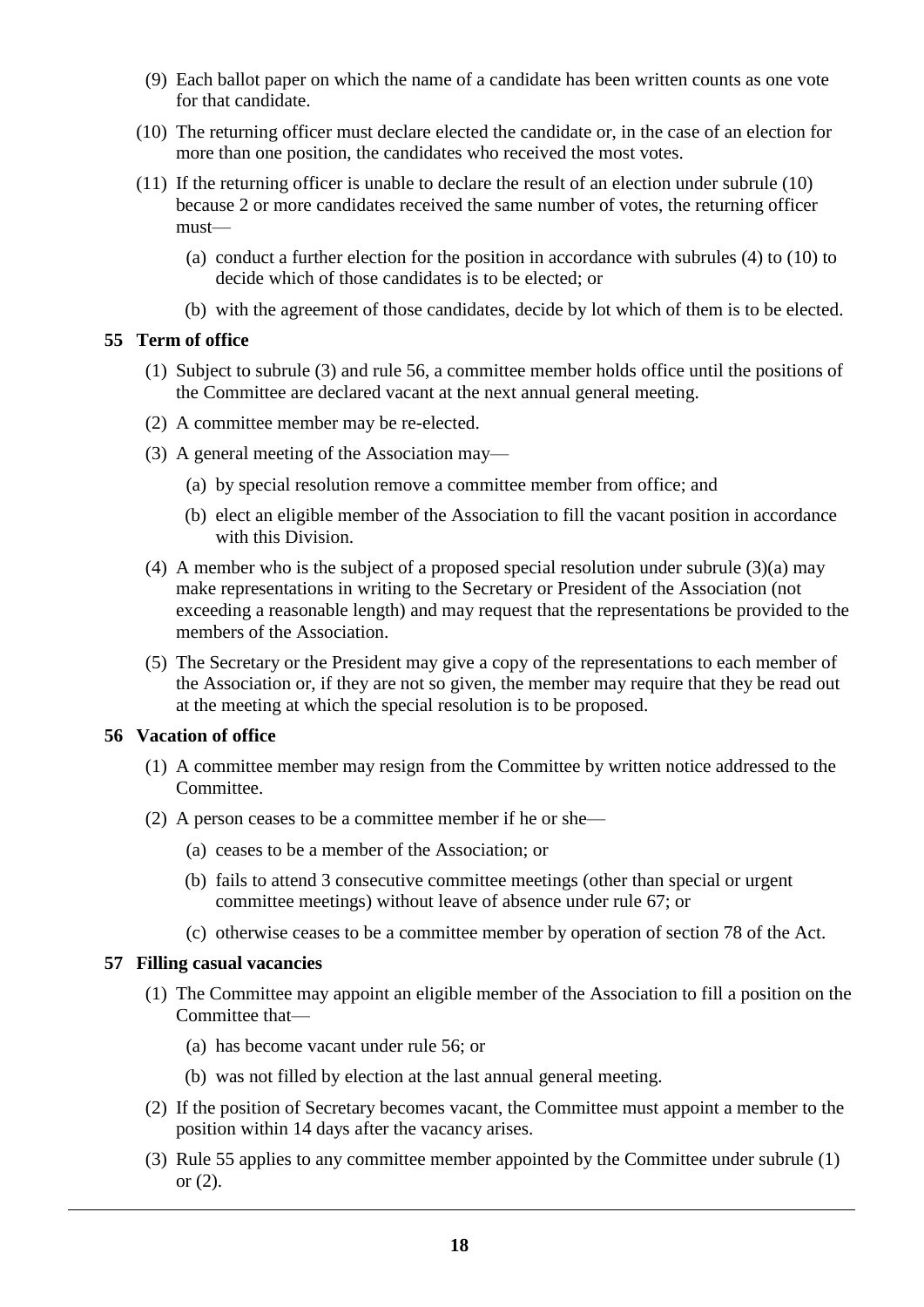(4) The Committee may continue to act despite any vacancy in its membership.

# **Division 4—Meetings of Committee**

# **58 Meetings of Committee**

- (1) The Committee must meet at least 4 times in each year at the dates, times and places determined by the Committee.
- (2) The date, time and place of the first committee meeting must be determined by the members of the Committee as soon as practicable after the annual general meeting of the Association at which the members of the Committee were elected.
- (3) Special committee meetings may be convened by the President or by any 4 members of the Committee.
- (4) A item may be resolved by the Committee by "floating minute" via e-mail.

# **59 Notice of meetings**

- (1) Notice of each committee meeting must be given to each committee member no later than 7 days before the date of the meeting.
- (2) Notice may be given of more than one committee meeting at the same time.
- (3) The notice must state the date, time and place of the meeting.
- (4) If a special committee meeting is convened, the notice must include the general nature of the business to be conducted.
- (5) The only business that may be conducted at the meeting is the business for which the meeting is convened.

# **60 Urgent meetings**

- (1) In cases of urgency, a meeting can be held without notice being given in accordance with rule 59 provided that as much notice as practicable is given to each committee member by the quickest means practicable.
- (2) Any resolution made at the meeting must be passed by an absolute majority of the Committee.
- (3) The only business that may be conducted at an urgent meeting is the business for which the meeting is convened.

# **61 Procedure and order of business**

- (1) The procedure to be followed at a meeting of a Committee must be determined from time to time by the Committee.
- (2) The order of business may be determined by the members present at the meeting.

# **62 Use of technology**

- (1) A committee member who is not physically present at a committee meeting may participate in the meeting by the use of technology that allows that committee member and the committee members present at the meeting to clearly and simultaneously communicate with each other.
- (2) For the purposes of this Part, a committee member participating in a committee meeting as permitted under subrule (1) is taken to be present at the meeting and, if the member votes at the meeting, is taken to have voted in person.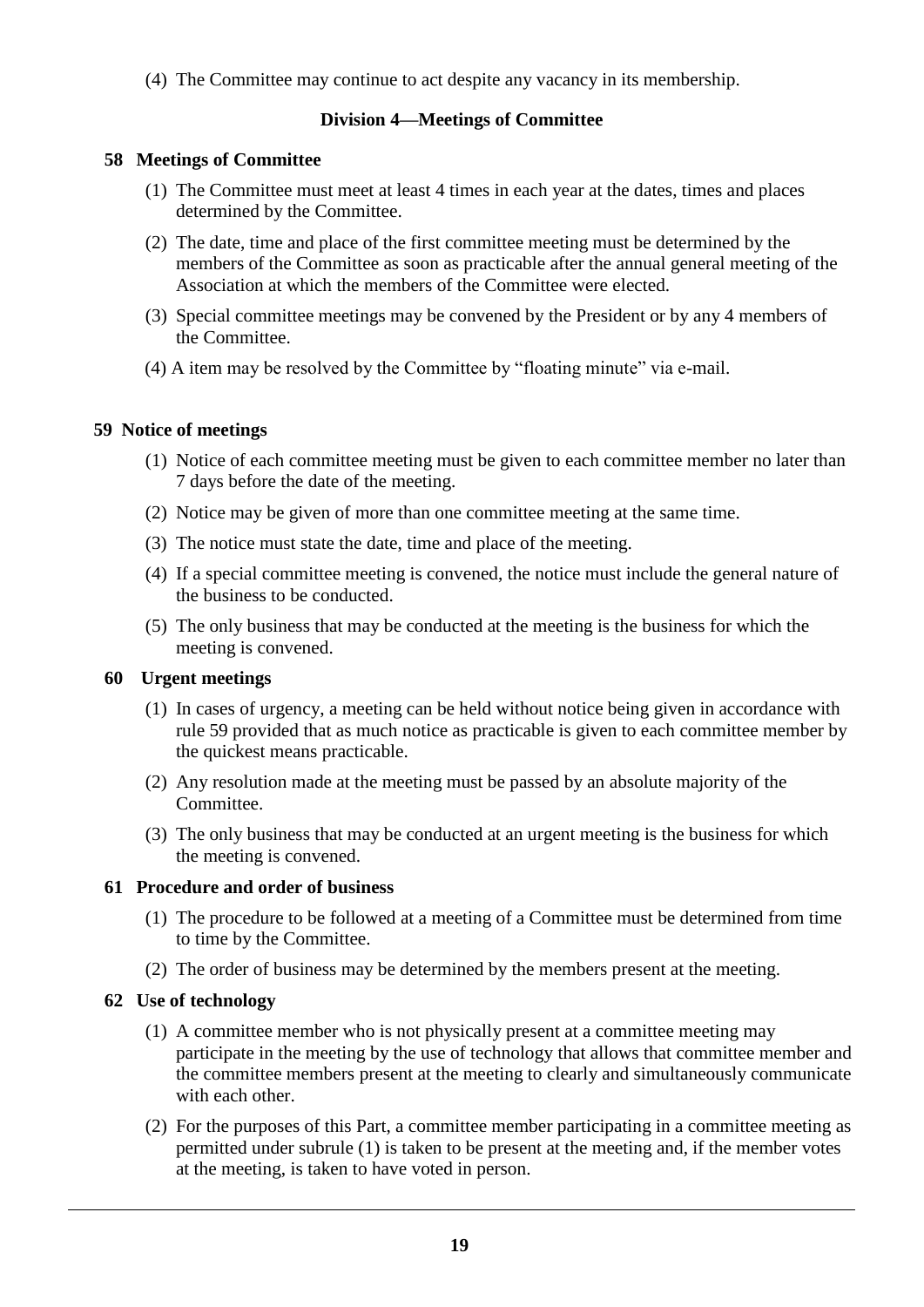# **63 Quorum**

- (1) No business may be conducted at a Committee meeting unless a quorum is present.
- (2) The quorum for a committee meeting is the presence (in person or as allowed under rule 62) of a majority of the committee members holding office.
- (3) If a quorum is not present within 30 minutes after the notified commencement time of a committee meeting—
	- (a) in the case of a special meeting—the meeting lapses;
	- (b) in any other case—the meeting must be adjourned to a date no later than 14 days after the adjournment and notice of the time, date and place to which the meeting is adjourned must be given in accordance with rule 59.

# **64 Voting**

- (1) On any question arising at a committee meeting, each committee member present at the meeting has one vote.
- (2) A motion is carried if a majority of committee members present at the meeting vote in favour of the motion.
- (3) Subrule (2) does not apply to any motion or question which is required by these Rules to be passed by an absolute majority of the Committee.
- (4) If votes are divided equally on a question, the Chairperson of the meeting has a second or casting vote.
- (5) Voting by proxy is not permitted.

# **65 Conflict of interest**

- (1) A committee member who has a material personal interest in a matter being considered at a committee meeting must disclose the nature and extent of that interest to the Committee.
- (2) The member—
	- (a) must not be present while the matter is being considered at the meeting; and
	- (b) must not vote on the matter.
- (3) This rule does not apply to a material personal interest—
	- (a) that exists only because the member belongs to a class of persons for whose benefit the Association is established; or
	- (b) that the member has in common with all, or a substantial proportion of, the members of the Association.

### **66 Minutes of meeting**

- (1) The Committee must ensure that minutes are taken and kept of each committee meeting.
- (2) The minutes must record the following—
	- (a) the names of the members in attendance at the meeting;
	- (b) the business considered at the meeting;
	- (c) any resolution on which a vote is taken and the result of the vote;
	- (d) any material personal interest disclosed under rule 65.
- **67 Leave of absence**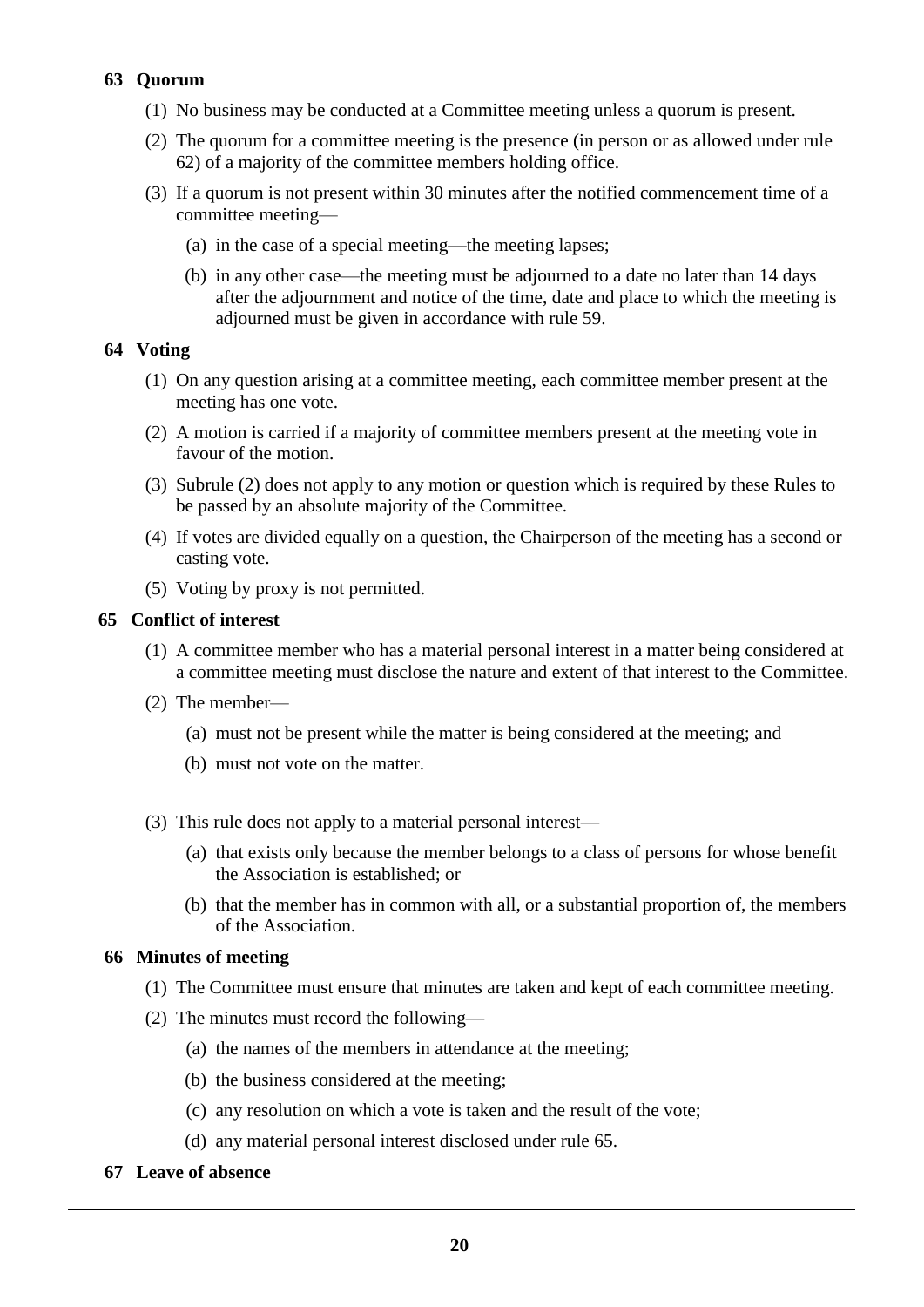- (1) The Committee may grant a committee member leave of absence from committee meetings for a period not exceeding 3 months.
- (2) The Committee must not grant leave of absence retrospectively unless it is satisfied that it was not feasible for the committee member to seek the leave in advance.

### **PART 6—FINANCIAL MATTERS**

### **68 Source of funds**

The funds of the Association may be derived from joining fees, annual subscriptions, donations, fund-raising activities, grants, interest and any other sources approved by the Committee.

### **69 Management of funds**

- (1) The Association must open an account with a financial institution from which all expenditure of the Association is made and into which all of the Association's revenue is deposited.
- (2) Subject to any restrictions imposed by a general meeting of the Association, the Committee may approve expenditure on behalf of the Association.
- (3) The Committee may authorise the Treasurer to expend funds on behalf of the Association (including by electronic funds transfer) up to a specified limit without requiring approval from the Committee for each item on which the funds are expended.
- (4) All cheques, drafts, bills of exchange, promissory notes and other negotiable instruments must be signed by 2 committee members.
- (5) All funds of the Association must be deposited into the financial account of the Association no later than 21 working days after receipt.
- (6) With the approval of the Committee, the Treasurer may maintain a cash float provided that all money paid from or paid into the float is accurately recorded at the time of the transaction.

### **70 Financial records**

- (1) The Association must keep financial records that—
	- (a) correctly record and explain its transactions, financial position and performance; and
	- (b) enable financial statements to be prepared as required by the Act.
- (2) The Association must retain the financial records for 7 years after the transactions covered by the records are completed.
- (3) The Treasurer must keep in his or her custody, or under his or her control—
	- (a) the financial records for the current financial year; and
	- (b) any other financial records as authorised by the Committee.

### **71 Financial statements**

- (1) For each financial year, the Committee must ensure that the requirements under the Act relating to the financial statements of the Association are met.
- (2) Without limiting subrule (1), those requirements include—
	- (a) the preparation of the financial statements;
	- (b) if required, the review or auditing of the financial statements;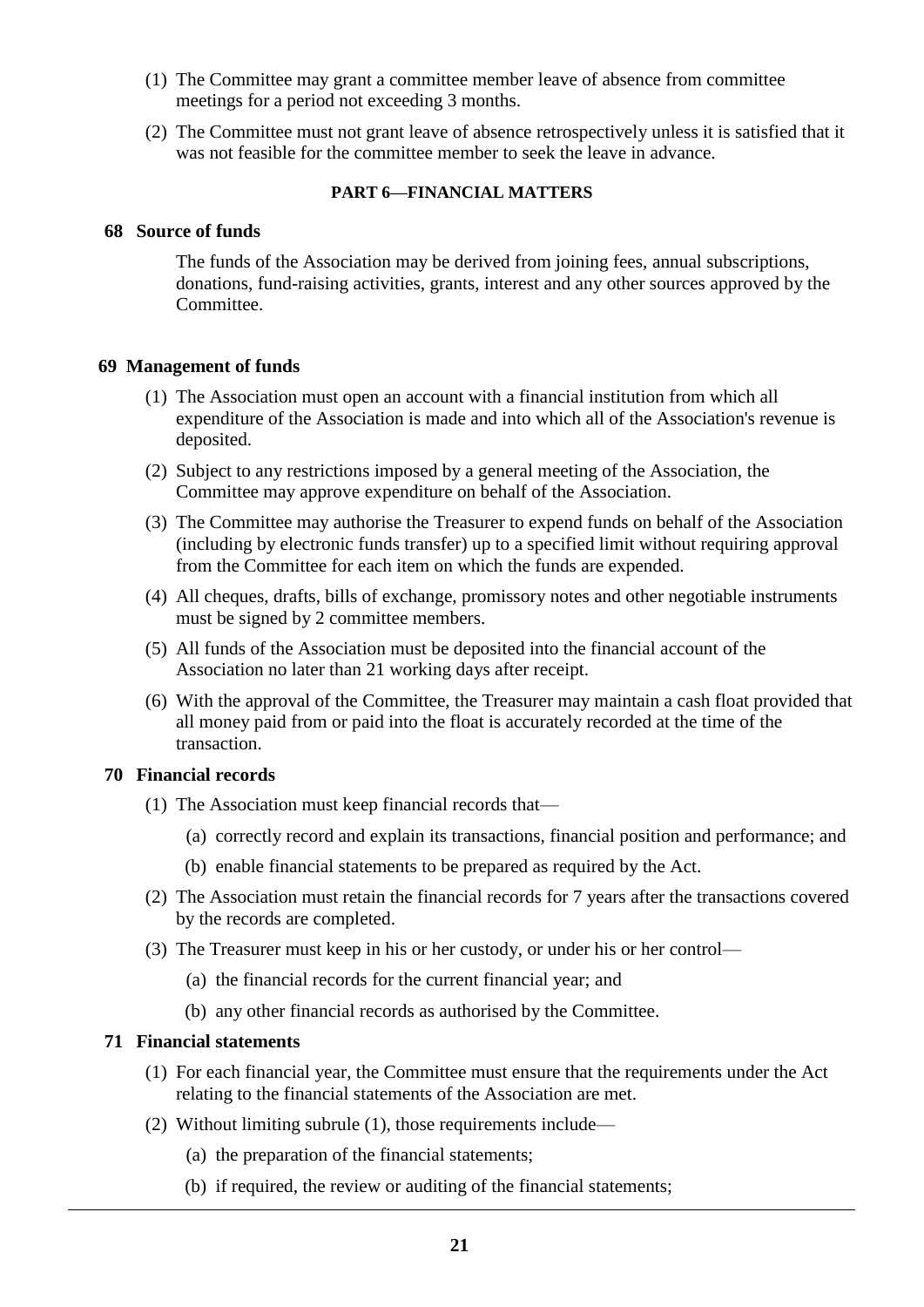- (c) the certification of the financial statements by the Committee;
- (d) the submission of the financial statements to the annual general meeting of the Association;
- (e) the lodgement with the Registrar of the financial statements and accompanying reports, certificates, statements and fee.

#### **PART 7—GENERAL MATTERS**

#### **72 Common seal**

- (1) The Association may have a common seal.
- (2) If the Association has a common seal—
	- (a) the name of the Association must appear in legible characters on the common seal;
	- (b) a document may only be sealed with the common seal by the authority of the Committee and the sealing must be witnessed by the signatures of two committee members;
	- (c) the common seal must be kept in the custody of the Secretary.

#### **73 Registered address**

The registered address of the Association is—

- (a) the address determined from time to time by resolution of the Committee; or
- (b) if the Committee has not determined an address to be the registered address the postal address of the Secretary, or Public Officer.

#### **74 Notice requirements**

- (1) Any notice required to be given to a member or a committee member under these Rules may be given—
	- (a) by handing the notice to the member personally; or
	- (b) by sending it by post to the member at the address recorded for the member on the register of members; or
	- (c) by email or facsimile transmission.
- (2) Subrule (1) does not apply to notice given under rule 60.
- (3) Any notice required to be given to the Association or the Committee may be given—
	- (a) by handing the notice to a member of the Committee; or
	- (b) by sending the notice by post to the registered address; or
	- (c) by leaving the notice at the registered address; or
	- (d) if the Committee determines that it is appropriate in the circumstances—
		- (i) by email to the email address of the Association or the Secretary; or
		- (ii) by facsimile transmission to the facsimile number of the Association.

### **75 Custody and inspection of books and records**

- (1) Members may on request inspect free of charge—
	- (a) the register of members;
	- (b) the minutes of general meetings;